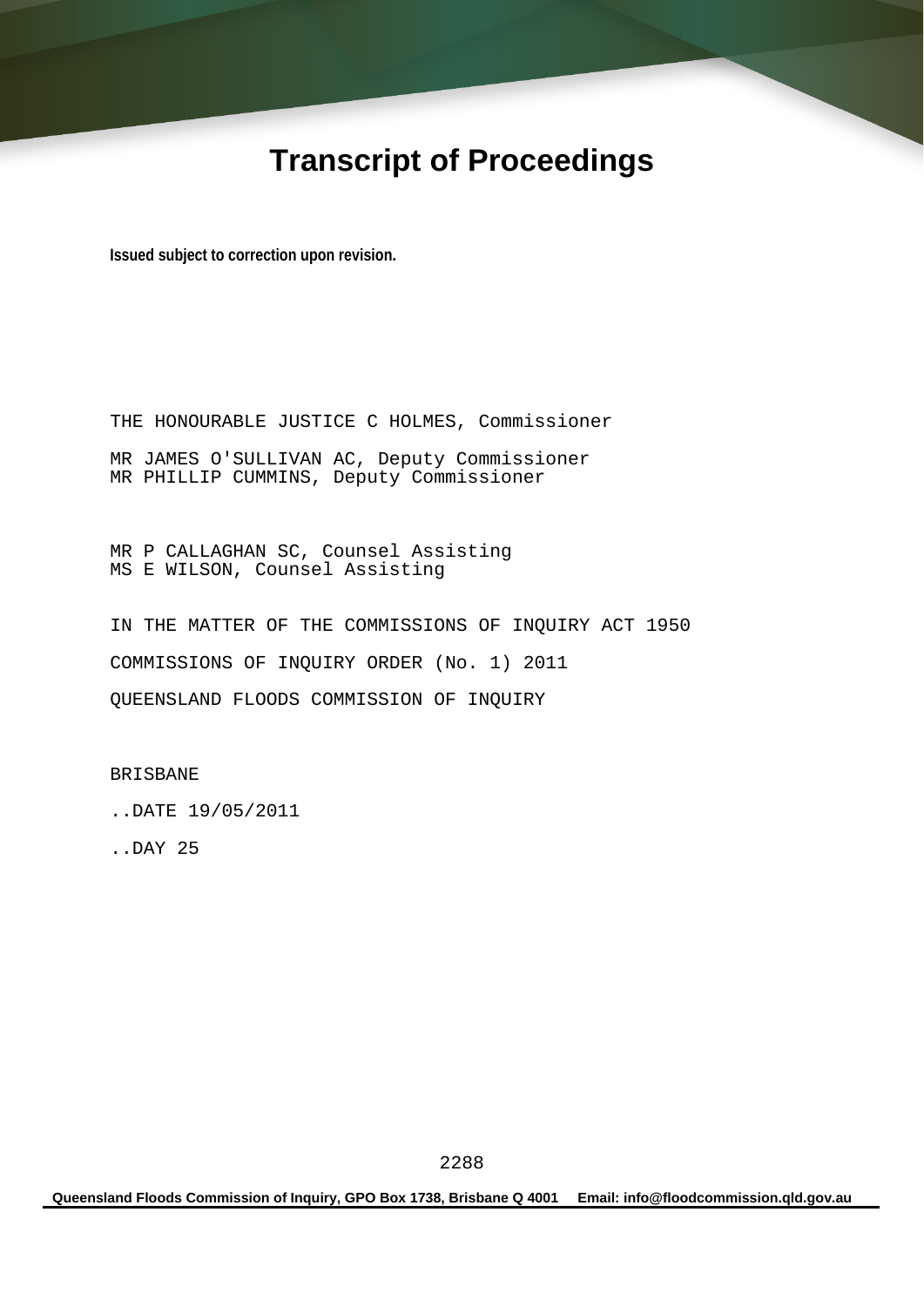THE COURT RESUMED AT 10.00 A.M.

COMMISSIONER: Yes, Mr Callaghan? MR CALLAGHAN: I call Rory Nathan.

RODERICK JOHN NATHAN, ON AFFIRMATION, EXAMINED:

MR CALLAGHAN: Could you tell the Commission your name and occupation, please?-- My full name is Roderick John Nathan, colloquially known as Rory. I am a hydrologist with Sinclair Knight Merz.

Dr Nathan, you were engaged by Seqwater to perform a review of the hydrological findings in the Seqwater report of the January 2011 flood event, is that correct?-- Correct.

I might just ask you a couple of questions about your report itself in the first place. You have a copy of it there?-- Of?

Of your report?-- Yes.

On page 9, you discuss the concept of simulation framework. Can you tell me this: do you yourself develop models of the kind under consideration at page 9 of your report?-- Yes, I do.

And if you were to commence such a project today, would it adopt the deterministic or the stochastic approach as discussed on that page?-- I would use the stochastic approach.

When would you last have commenced a project using the deterministic model?-- My personal practice, we have been using stochastic approaches for over 10 years.

Thank you. Can we just go back to page 3 of your report, and just touching on one subject which we haven't perhaps heard so much about yet, right at the bottom of the page, you mention the possibility of "gaps in the rainfall networks being mitigated by incorporating information from weather radar". Do you have a sense of the state of the science which model radar to be used for that sort of thing, in just general terms?-- Yes. This is not a field that I have deep technical knowledge of. I am certainly aware of the increase in efficacy of radar images and its use in rainfall forecasting. I am also aware of in some sense it has been a very attractive proposition for a long period of time, so clearly there were some practical issues associated with using it for quantitative purposes.

**10** 

**1**

**40**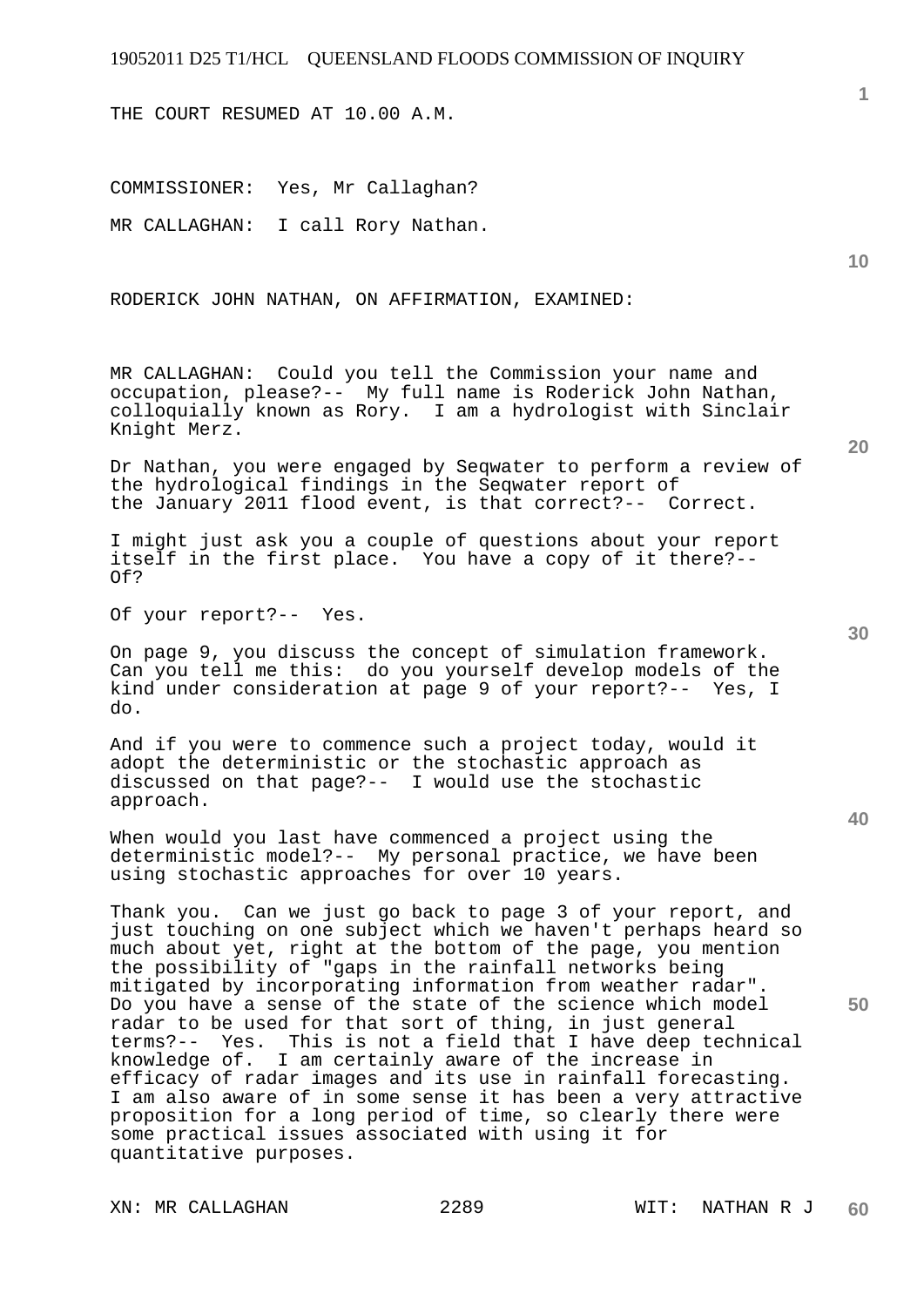All right. And finally, can I ask you to just take a look at Exhibit 408 - I will put a copy of it in front of you, you may have already seen it - but it is a list of topics which, from one source or another, there has been a suggestion that the manual for operating Wivenhoe might address. Have you had the opportunity to look at that yet?-- Yes, I have.

I am not asking you for your responses at the moment, but have you been able to look at it to the extent of seeing for yourself whether there is an additional topic or topics which you think ought to be included on that list?-- It is a very comprehensive wish list of topics that could be explored. There is nothing additional. My preliminary feel is that there'd be benefit in getting opinion and start ranking them in terms of return on effort, is my sense on that.

All right. Thank you very much. That's all I have.

**20**  COMMISSIONER: Thank you. Mr O'Donnell, did you want to go last?

MR O'DONNELL: Yes, he is my witness, thank you.

COMMISSIONER: Mr Ambrose?

MR AMBROSE: No questions.

COMMISSIONER: Mr Rangiah?

MR RANGIAH: Mr Nathan, I represent some Fernvale residents. The suite of software that comprises the Real Time Flood Model does not include the hydrodynamic model, does it?-- No.

Would hydrodynamic software be of assistance in managing a flood event?-- I do feel you would need to approach that cautiously. I think a hydrodynamic model would be a really valuable tool for helping to calibrate the rainfall run-off model, the flood model. So it is an invaluable tool for that purpose. What I would prefer to see is if you have demonstrated that the rainfall run-off model is capturing the characteristics of the floodplain adequately, I think there would be a case for not using it during a flood crisis, and my reasoning for that is during the flood crisis you want to minimise the opportunity of anything going wrong, you want to be able to focus your energies on where the biggest uncertainties are and the biggest returns on effort are. My concern about incorporating hydrodynamic model in a flood crisis is that it is potentially distraction and it is potentially looking at an area of the problem where there is least uncertainty.

So-----?-- So I think it should be explored but I don't think it is - I don't think it is necessarily something you would want to put in.

**30** 

**40** 

**50** 

**10**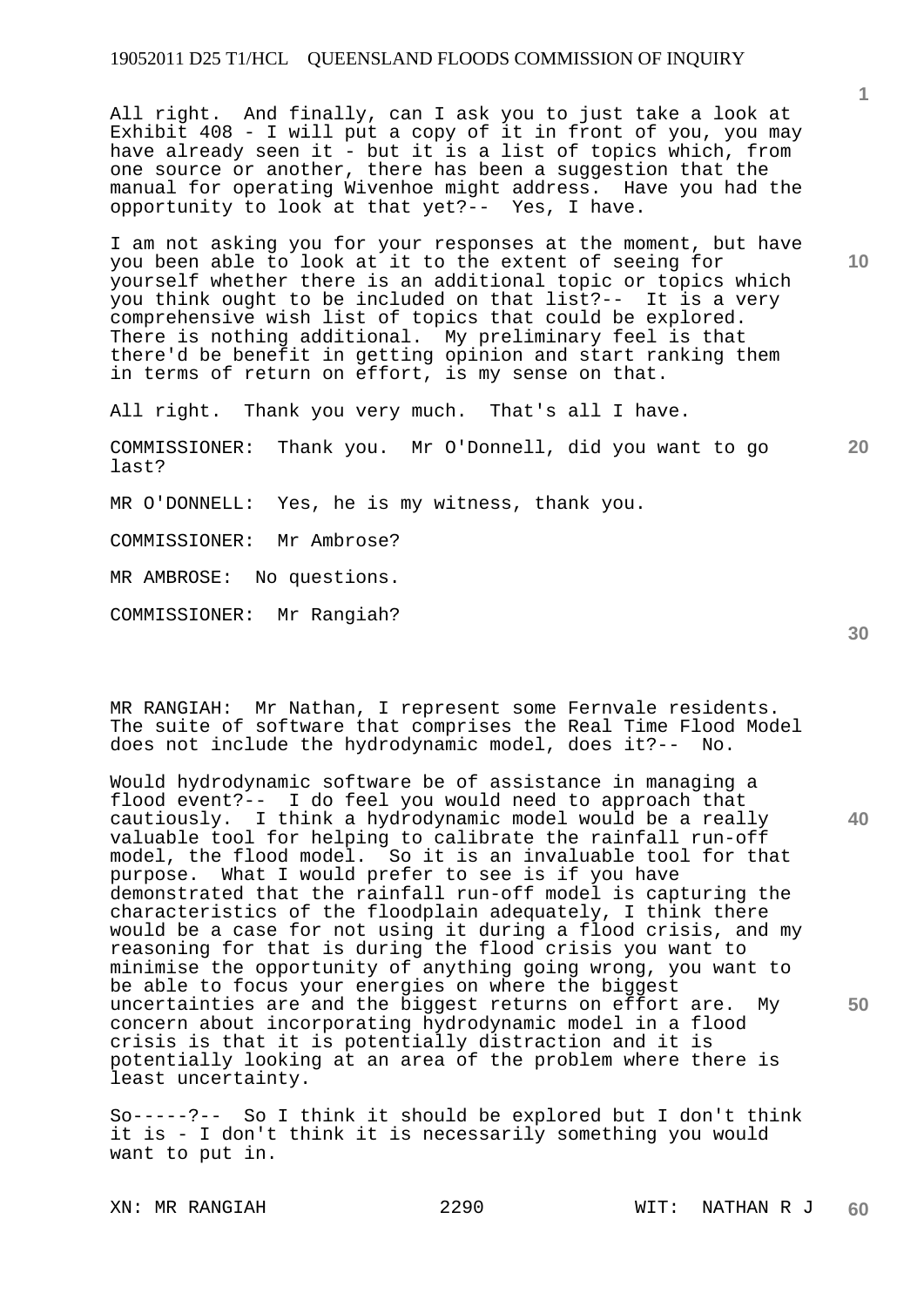But certainly you seem to accept that hydrodynamic model would be particularly useful outside a flood event in terms of calibration of flows?-- Outside of a flood event, yes, I do. And the main point - it is not that a hydrodynamic model is, if you like, the Rolls Royce of rainfall run-off models; they are doing quite different things. So the hydrodynamic model gives you a good understanding of the relationship between flows and flood level as you move downstream through the river.

Now, stochastic models, are they available commercially?-- There is - we have released a stochastic model, in fact, for free. It is a free download. And that is starting to get some take-up in the industry, but only recently.

You said that you had been using stochastic models for some years? Is that correct?-- That's correct. We've developed our own stochastic simulation framework which we have been using for, as I said, over ten years and it is only very recently that we've provided that to - like, within the last year or so, to two other agencies, the New South Wales Department of Water and the West Australia Water Corporation are both using it for their dam studies, and there has been a stripped-down version of it available for public use for the last year or two.

When you say "we", do you mean SKM?-- I mean, Sinclair Knight Merz, correct.

Now, when were you asked to provide this report?-- In - must have been mid-February, late February. I think the date of the report was March, 11th of March.

And prior to the January floods, was there ever any - was there ever any approach to you or to SKM to conduct any assessment of the adequacy of the Real Time Flood Model?-- Not prior to January.

**40**  I think you accept in your report that it is not comprehensive in the sense that there are a number of parameters or issues that you didn't examine?-- Correct. In the Seqwater report?

Yes?-- Yes.

And - thank you, I have nothing further.

COMMISSIONER: Mr Murdoch? Sorry, Mr Porter.

MR PORTER: That's all right. No questions.

COMMISSIONER: Thank you. Mr Murdoch?

MR MURDOCH: No questions.

COMMISSIONER: Ms Brien?

**20** 

**1**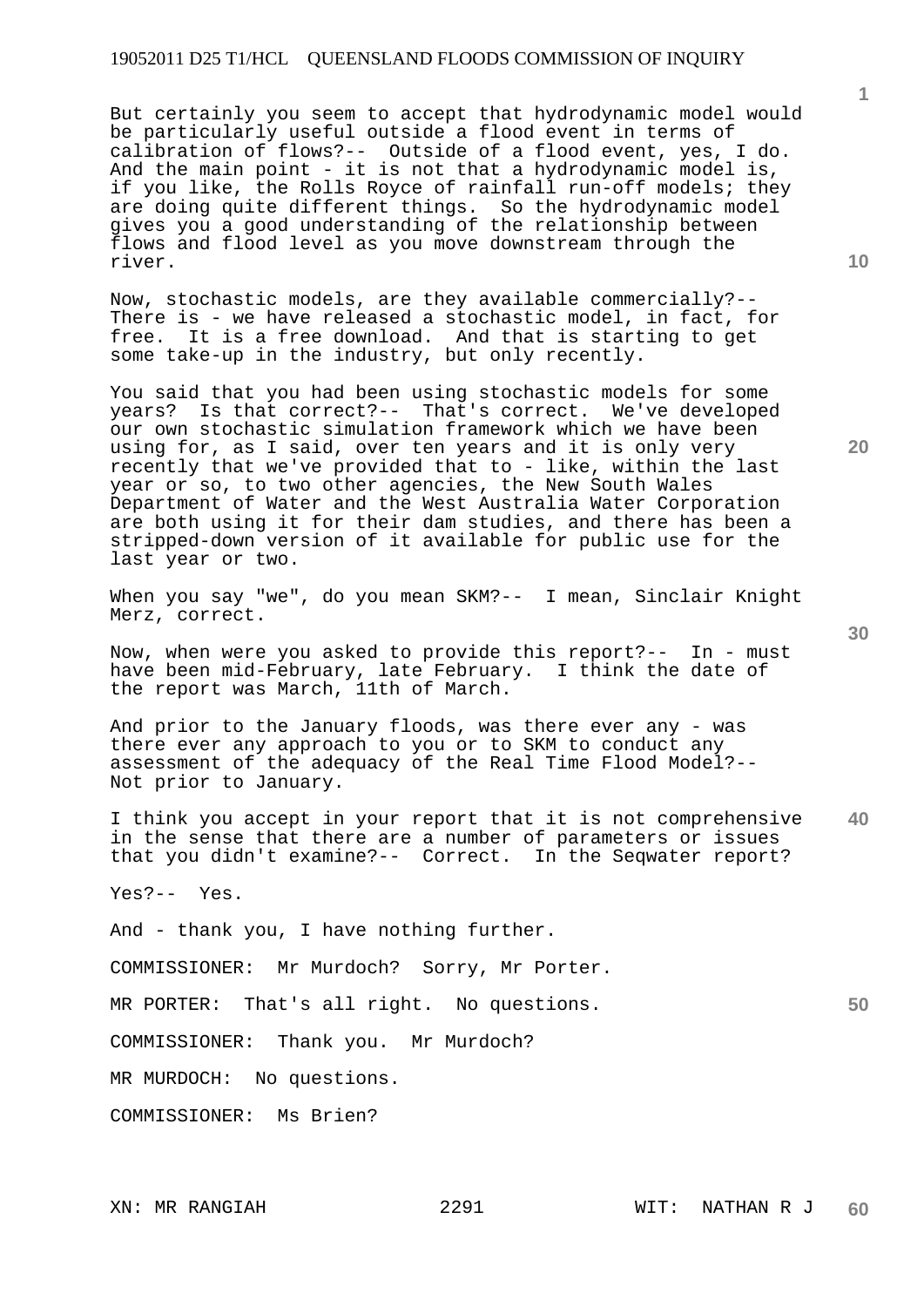MS BRIEN: No questions, thank you.

COMMISSIONER: Thanks, Ms Brien.

MR MacSPORRAN: Nothing, thank you.

COMMISSIONER: Mr MacSporran.

MS McLEOD: No questions, thank you.

COMMISSIONER: Right, Mr O'Donnell. Okay, thanks.

MR CUMMINS: Sorry, Commissioner.

Dr Nathan, would you have expected that the flood - the flood manual would have been based on a knowledge of the risks of adopting the various levels that are adopted within the flood manual?-- The - I didn't look at the flood manual. That was manual?-- The - I didn't look at the flood manual. not part of my review, so I only have a very cursory knowledge of that. So the trigger levels that define the different strategies between W1 and W4, you could assign probabilities to those risk levels - to those trigger levels. I am not aware if they have or haven't done that.

Would it surprise you if they hadn't done it?-- Yes, I think I probably would be surprised if you didn't have a handle of what the risk of those trigger levels would be.

And would you expect a revision of the flood manual to have a risk based framework behind it?-- Yes, I would.

Okay?-- Most definitely so. And I think that's covered by one of the questions in this list, I think would address that.

And coming back to the question on hydrodynamic models, given the enormous value of the assets lying below Wivenhoe, and the complexities with the interaction of the intermediate catchments and tides, would it seem unreasonable, given that there is a fair amount of resources available to the Flood Control Centre, to actually run a hydrodynamic model perhaps as a background check within the flood model so that it doesn't distract from the principal flood operations engineer but acts as support for the whole process?-- Yeah, I think there would be more value in thinking of it as a backup support or confirmatory analysis. I think the main - the dominant point of interest is how does that flood wave move downstream, and it is apparent from all major events that have occurred in this catchment, apart from, say, the '74 event, that the flood decreases in its peak as it moves downstream. And the main reason for that is the availability of floodplain storage, and that can be just as well easily captured by rainfall run-off model as it can be a hydrodynamic model. So I do feel we should be able to capture the majority of that impact through a rainfall run-off model, but the idea of having a more sophisticated model in the background, as long

**20** 

**10** 

**1**

**40**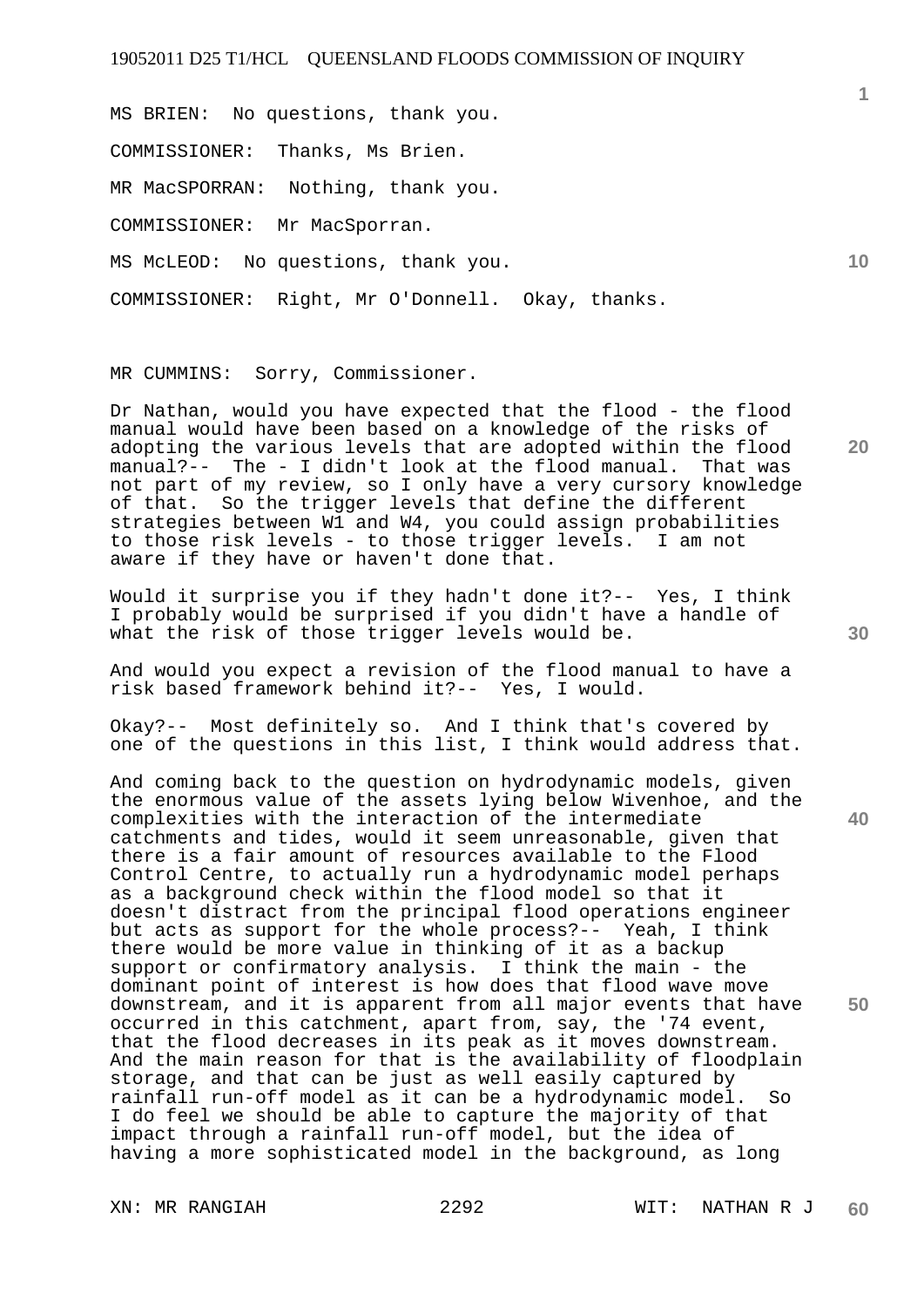as that's not part, if you like, of the critical path in terms of informing decision-making, I think is a good approach.

And would a hydrodynamic model enable you to provide better advice in terms of evacuations, and the like, along the river than a more - than a simpler one-dimensional model?-- Yes, it would, but not on its own. The sorts of models that have been talked about will only give you the flood elevation along the mainstream of the river. To then address the issue of what does that mean in terms of inundation, you have actually got to have done a whole lot of analysis around the relationship between the level in the river at that point in time and potential properties affected. And for that you need another - if you like, a two-dimensional analysis and a process to map that. So there is an additional step you need to provide that information.

And prior to implementing such a system - and I am not asking you to comment on the accuracy of available topographic information, and answer the question more in general - would you generally accept that it would be normal to fly a laser-based aerial survey prior to commencing that operation?-- Certainly.

Thank you, Dr Nathan.

COMMISSIONER: Mr O'Donnell?

MR O'DONNELL: Just on that last topic Mr Cummins was raising, there are areas of responsibility for the people who manage the dam and the people who assess the extent of any inundation within, say, Brisbane?

COMMISSIONER: I am sorry, Mr O'Donnell, I didn't hear the last part of that.

MR O'DONNELL: There are areas of responsibility between those who manage the dam and those who assess the extent of any inundation within Brisbane or a need for evacuation or warning. Is there a question as to which - who should have what function, in short, where the function of the flood engineer stops and where the function of, say, the Brisbane City Council might start?-- I would be probably unwilling to try and draw a boundary between that. I think you're highlighting the need for a strong level of communication between those two agencies.

**50**  Well, what I was going to was do the people operating the dam, trying to operate the dam to its maximum flood mitigation ability, need to know more about the extent of inundation within Brisbane, or is there the extent of the key knowledge for them of what's happening downstream, the flows in the Lockyer, Bremer and, say, at Moggill?-- Yes, I understand your question better. Yes, I think the operators - the relationship - you can develop with prior knowledge a relationship between flow downstream of the dam and potential

**10** 

**1**

**30** 

**40**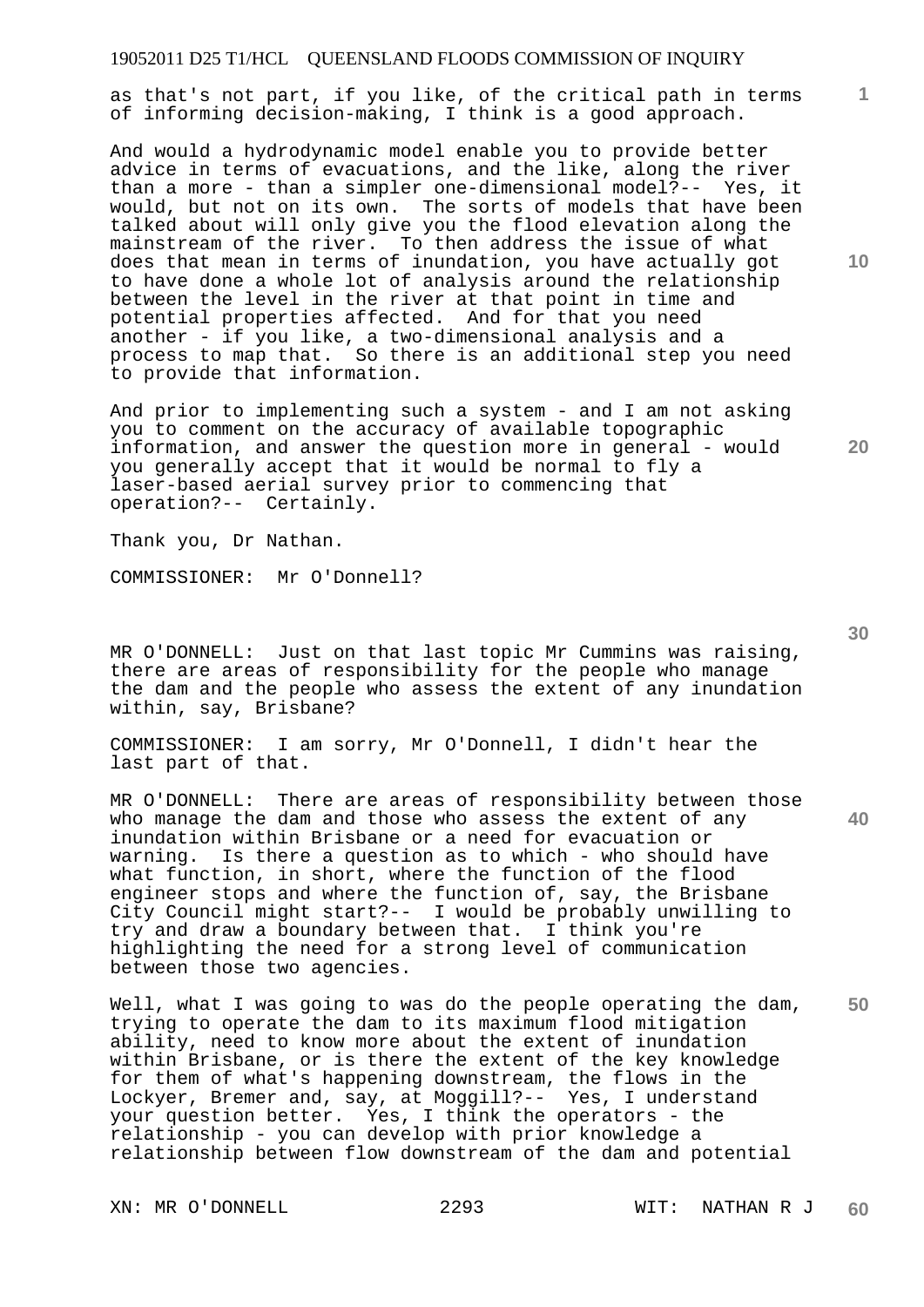inundation, and the operators of the dam, probably their prime focus should be on what the flow trigger - what those flow levels are downstream of the dam. They can be determined prior to an operation, so they shouldn't need to know what the actual inundation impacts are going to be to operate the dam appropriately.

Right, thank you. Now, your report doesn't have a CV attached to it. Could I hand you one, please, and see if you can confirm it is correct? Is that accurate?-- That's my CV, correct.

At the foot of the first page under the heading "Fields of special competence", you have a summary of your areas of specialty. To a layman would you describe it as water engineering?-- No, I would probably regard myself as an engineering hydrologist.

Can you tell us what's been your experience with the operation of flood mitigation dams; that is, dams which have a flood mitigation component?-- I have worked on numerous dams for flood mitigation. I guess one of my special fields of interest has been evaluating flood risk for dams. I have done this - I have worked on flood dams - those aspects on dams in every State and Territory across Australia. I have lost count of how many dams I have worked on. And I have also been contracted to provide advice on the subject to the US Corp of Engineers and the US Bureau of Reclamation who are, say, the leading agencies of dam ownership in the United States. So I feel I have got both an international and a national recognition for my work in this area.

Right, thank you. I will tender the CV. COMMISSIONER: That will be Exhibit 420.

ADMITTED AND MARKED "EXHIBIT 420"

MR O'DONNELL: If you have your report there, page 18, that's a map showing Wivenhoe pretty much in the centre and it indicates the estimated 48 hour rainfall assessed on its AEP intensity. Could I ask you - and you discuss that at some length in your report. Can I stand back from that, though, and ask you a slightly broader question? Can you tell us, please, from your professional opinion, what was the extent of the rainfall over the catchment of Wivenhoe during this flood event, and what in your opinion was the ability of the dam to deal with that extent of rainfall?-- Yes, that - look, as a hydrologist I tend to take a catchment wide view, and when I look - when I look at this event, it is very clear that we've got an extremely large rainfall event. Mother Nature's dumped an inordinate amount of rain in this entire catchment. It is in the order of over eight Sydharbs worth of rainfall volume has landed on the catchment.

XN: MR O'DONNELL 2294 WIT: NATHAN R J

**40** 

**50** 

**30** 

**10** 

**1**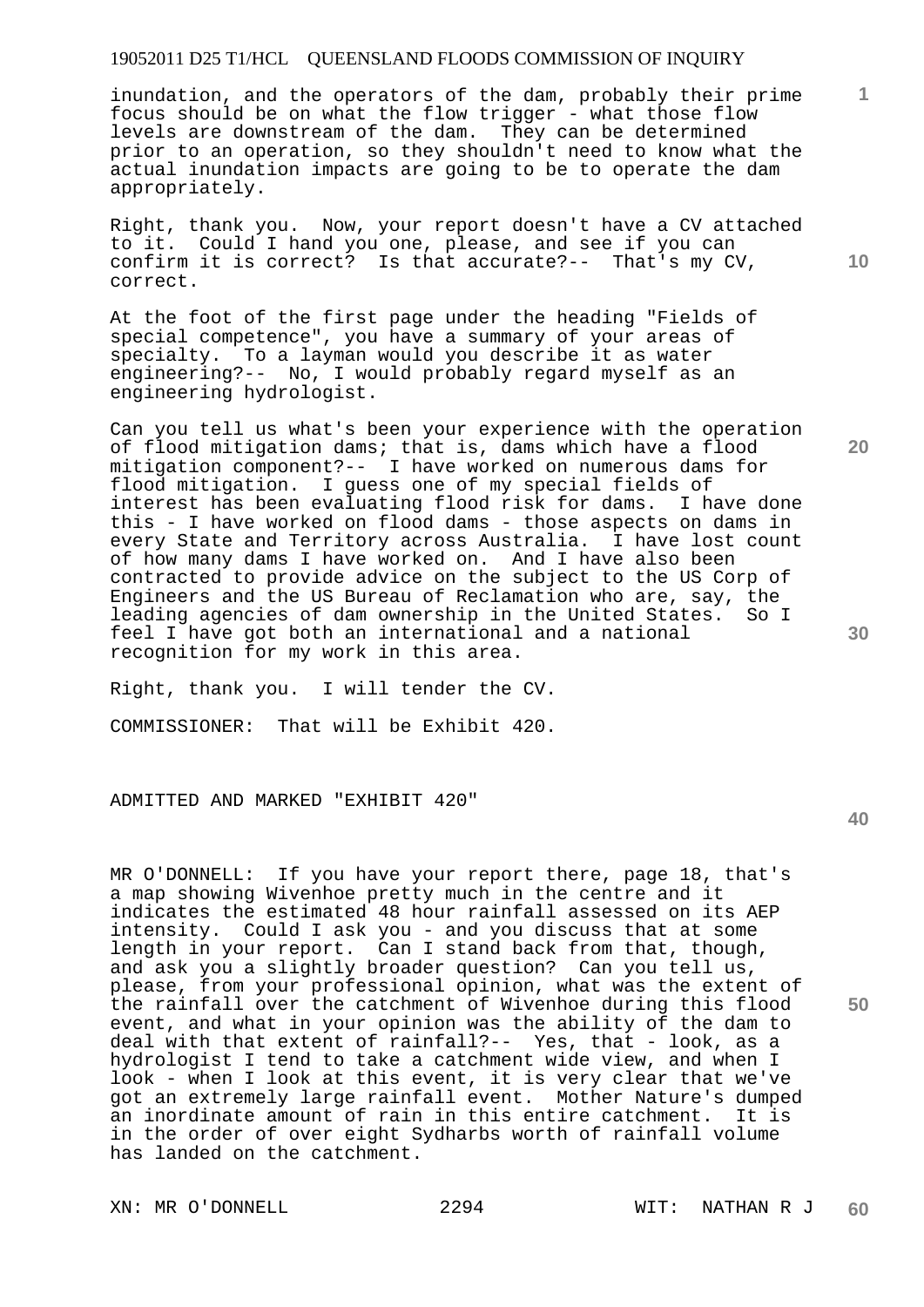Sorry eight?-- Eight Sydharbs. So people would think of Sydharb as the volume of Sydney Harbour, so if we think over eight Sydney Harbours was dumped on this catchment during that three-day period. So it is a significant amount of water. If you compare that volume to the available flood storage in the dam, which is probably only around three Sydharbs, you instantly get a feel for what is the ability of that dam to control the flood. And I understand there has been a lot of analysis around gate operation procedures. Taking a catchment wide view, I think they are probably of second order - second order importance, that really we have a situation where we have got five Sydharbs worth of rainfall that can't be captured by the dam. If you look at this figure here If you look at this figure here on figure 5.1, it shows that, first of all, over - almost half the catchment upstream of Brisbane lies below Wivenhoe Dam, and if you look at the average rainfalls below Wivenhoe Dam and above Wivenhoe Dam, it is probably - a bit less than half of that rainfall fell on the catchment below Wivenhoe Dam. It is particularly interesting, though, to see the yellow and<br>tawny colour dots that sit below Wivenhoe Dam. That's tawny colour dots that sit below Wivenhoe Dam. indicating that at multiple sites immediately below Wivenhoe Dam, they were the areas that received the most extreme rainfall during the event. So the rarities of that - they are the rarest of rainfalls. They are unusual. It is a Noah's Flood kind of rainfall. The likelihood of them being exceeded in any one year is sort of 1 in 500 to 1 in 2000. So very rare rainfalls. They occurred downstream of the dam. I think when you look at from a catchment wide perspective, slightly less than half the rainfall fell downstream of Wivenhoe Dam but a very intense part of that storm fell downstream of Wivenhoe Dam.

You made a comment in that area - I can't recall the exact words but something like when you consider the volume of the rainfall in the catchment, the gate operating procedures we have been talking about at length were of secondary importance. Can you explain what you mean by that?-- From a perspective of the catchment outlet where you have got eight Sydharbs, or over eight Sydharbs of volume of rainfall, if the available storage in the dam is only three, there is five Sydharbs of water that has got to go somewhere. So I think if you put it in terms of, say, the '74 event, which is very front of mind for people, this event was probably twice the volume of the '74 event, yet the flood level at the Port Office gauge was a metre lower than the '74 event, even though the flood event was nominally twice the size. So clearly the dam is having an appreciable mitigation effect. The extent to which you have got more flood mitigation out of it, to me, when you look at the kind of gross catchment conditions we're talking about, you could possibly have got - we could possibly have got more flood mitigation out of it - I truly haven't looked at that and I don't know - but my feeling, when you look at those numbers, is we can only be talking about finessing something; that the majority of the floods, I think, are due to Mother Nature and we had little control of that.

COMMISSIONER: Can I just interrupt? What if the dam had been

XN: MR O'DONNELL 2295 WIT: NATHAN R J **60** 

**1**

**10** 

**20** 

**30** 

**40**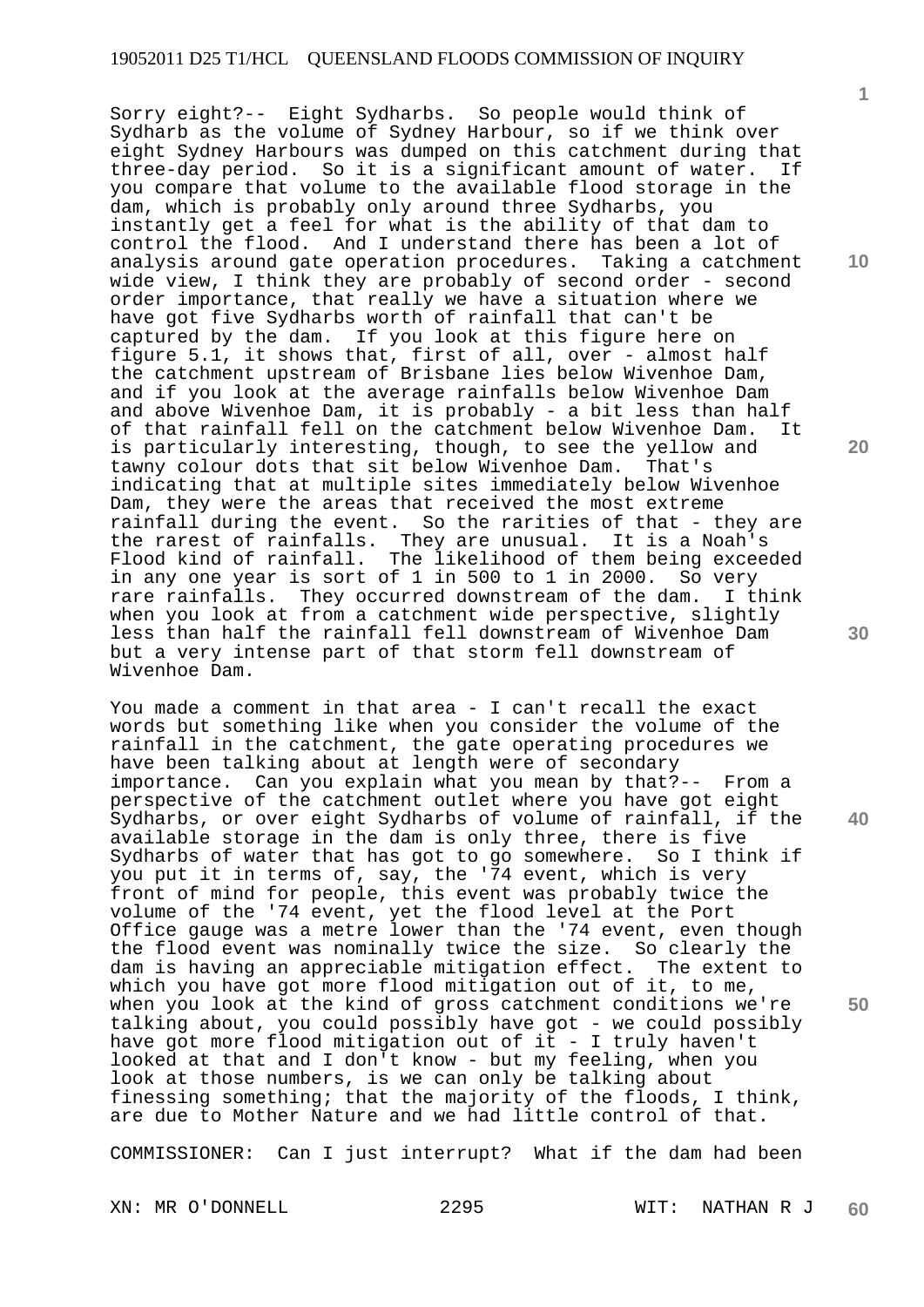at a level 300,000 megalitres lower at the start of the event?-- The 300,000 in percentage terms, I am trying to remember what that would be - that would be-----

I am talking about 75 per cent?-- -----about the 25 per cent, would it? Yeah.

Yeah, I think that's right?-- Studies have known that if you had the reservoir drawn down by 25 per cent beforehand and followed the operating manual as it stands now, you may have reduced the flood peak in Brisbane by the order of, I think, from memory, 10, 15 per cent.

But if you hadn't followed the manual and maintained it at 75 per cent?-- I am not sure - I don't - wouldn't have been possible to maintain it at 75 but-----

Well, if you adopted a set of rules which made that the point at which you attempted to return the same way that you now attempt to return to 64?-- So if you had started 25 per cent down and then operated not in compliance with the manual, you change the operating procedure, then I think the potential for mitigation at Brisbane would certainly be greater.

Greater than what, sorry?-- Would be greater than 10, 15 per cent.

Right, thank you?-- And I think that reflects the fact that what we're really doing there is increasing the volume in the dam that's available to capture the flood, obviously. So in those gross terms I am talking about it might go from three Sydharbs up to three and a half, four, whatever it is, compared to that volume of rainfall.

But you haven't been invited to look at that at all, I gather?-- I was involved - I did some review on behalf of Seqwater of the work they did a month or two ago in the analysis of that work.

MR O'DONNELL: Just to identify that work, that's in Mr Borrows' witness statement, I believe?-- I haven't - I am not sure where that's been submitted.

PB23. No, it is actually PB19. It starts at 145. I am looking at page 145 in the bottom right-hand corner?-- So Impact of reducing the full supply level of Wivenhoe?

Yes?-- Yes.

Is that the paper of which you were a peer reviewer?-- The actual form of this - I haven't seen the actual form of this paper before, from my knowledge, but the work that looks to be behind it is the material that I worked on. So I was able to - so the actual final form of this paper I haven't seen but certainly I was involved in looking at the approach they were using to provide information of this form.

There were a number of calculations starting at page 148. Are

**10** 

**1**

**20** 

**30**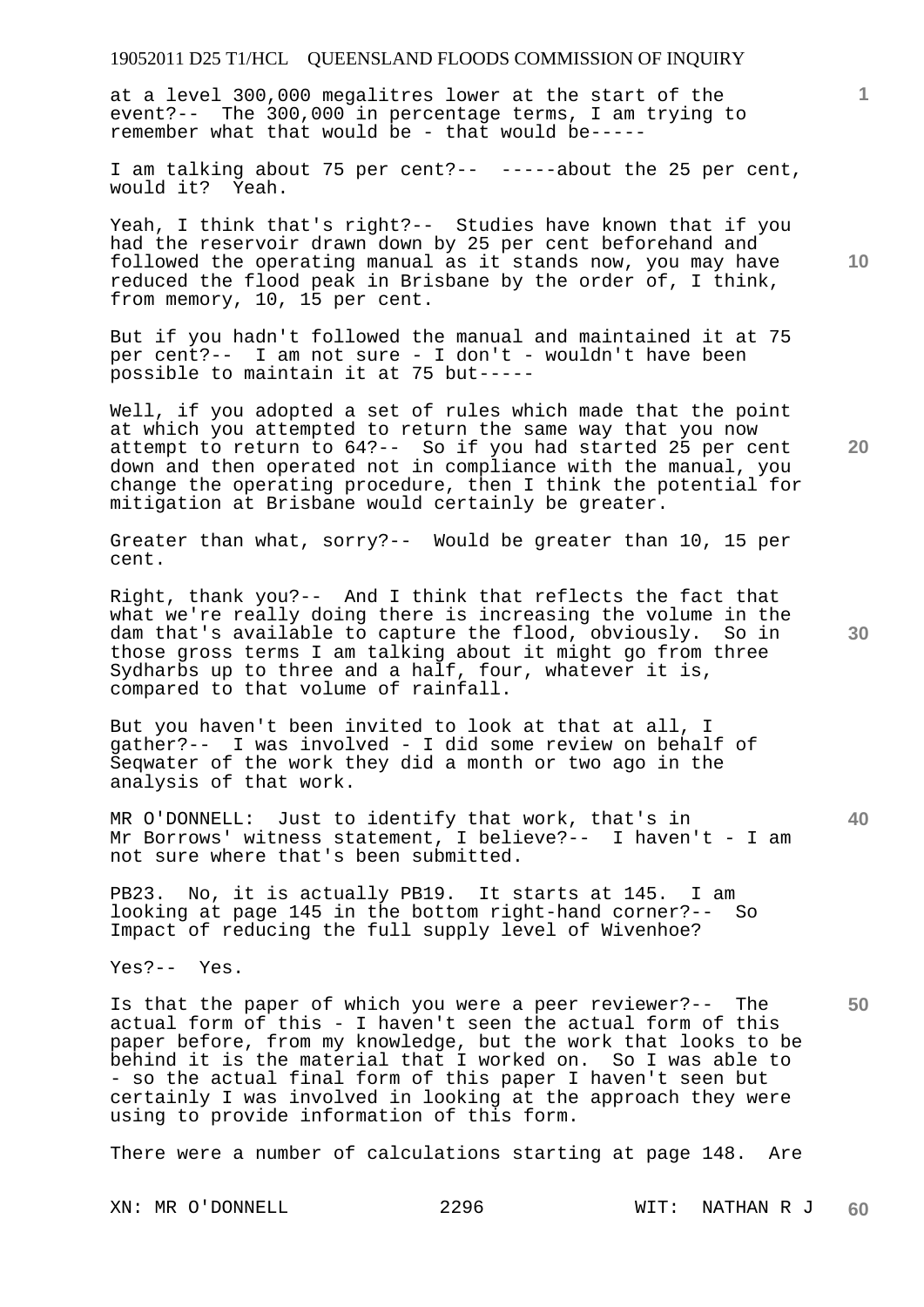they the calculations or the modelling which you peer reviewed?-- Yes.

If you-----?-- That looks familiar, so.

If we look over at 151, in the lower half of the page there is an email from Barton Maher of Seqwater to you?-- Oh, right, yes.

Recording some of your involvement?-- Correct.

Go back to 148. The option the Commissioner just raised with you I think is option 5?-- Yeah.

You will see that at 147. It is lowering the dam to 75 per cent of FSL and operating the manual as though you crossed out the 67 and inserted 64. So all your operating procedures operate from 64?-- Right. So if I am reading that correctly in this format it is a 40 per cent reduction. I also note that in my earlier answer I said 10 to 15 per cent, and this says 24, and that's not - doesn't accord with my memory, but if this is how that's written there, then I stand corrected.

Sorry, I am not following you. I am looking at page 148 under the heading option 5, right-hand column?-- Yes.

Isn't that the option we're looking at?-- Yes, which - and that's a 40 per cent reduction in flow.

That's in the peak hour flow from the dam, is it?-- Yes. That's with the combined revised operating procedure and the drawdown. If that's option 5.

Yes. The maximum outflow from the dam would be 4,512 CUMECS?-- Right.

And the maximum lake level would have reached 74.25?-- Correct.

**40**  So on that scenario is it likely that the W4 strategy would have been triggered?-- I - yeah, I - I wouldn't feel comfortable commenting on whether W4 would be triggered on that scenario.

Right?-- I don't know.

**50** 

**10** 

**1**

**30**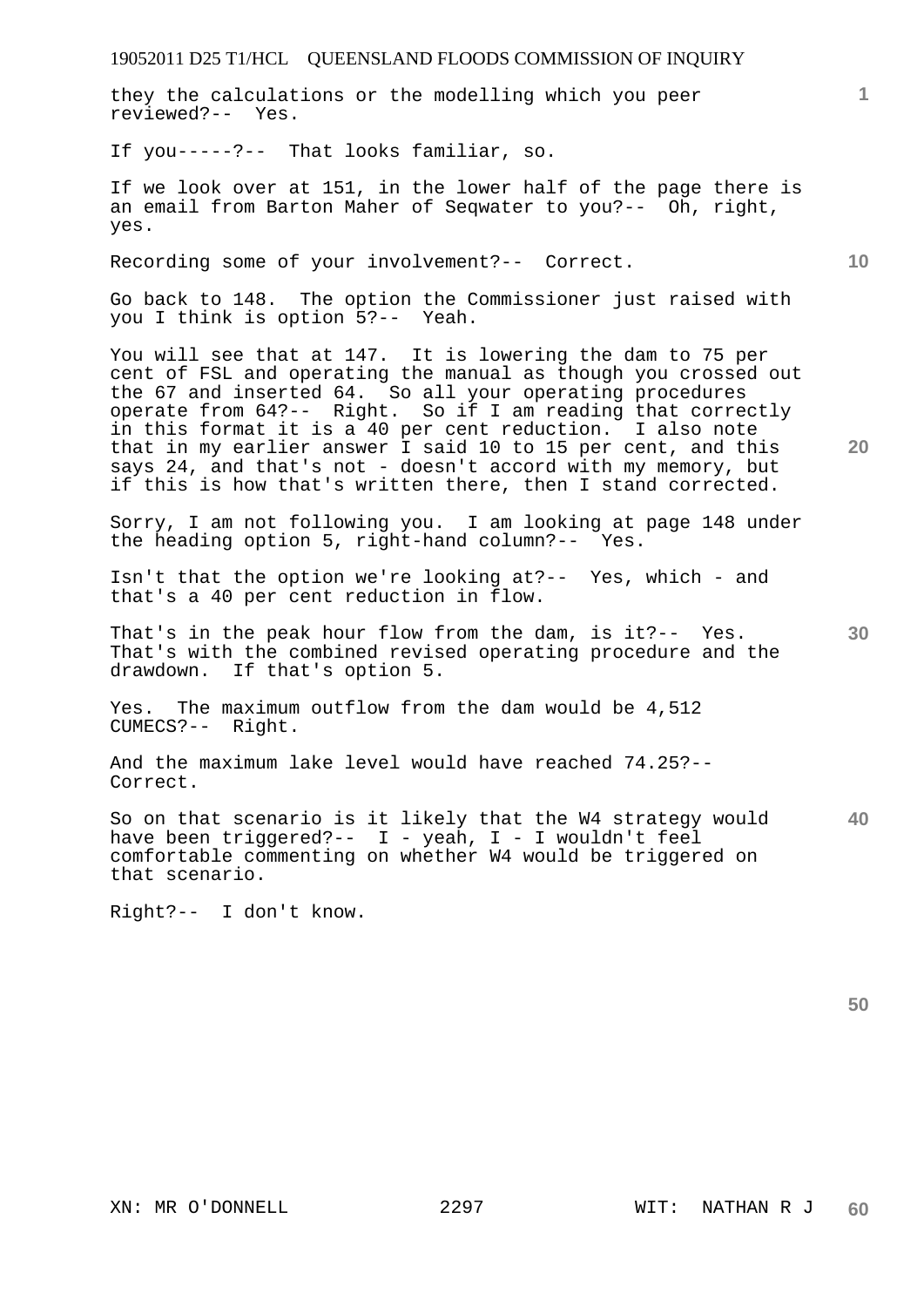With the maximum outflow from releases from the dam of 4,500 CUMECS, when one considers the rainfall downstream of the dam and the flows from the Lockyer and Bremer, the rainfall itself flowing into the Brisbane River, can you comment on whether, whether there would have been inundation in suburban Brisbane?-- Well, the trigger level, as I understand it, for, sort of, escalating or extensive inundation consequences is at 4,000 so if we are already releasing 4,500, when you add to that the Lockyer, the Bremer and the other ungauged areas downstream of the dam there still would have been - had to have been inundation of Brisbane.

To work out the extent of the inundation, whether it would have been as severe as January was or the depth of inundation would you need to use a hydrodynamic model?-- Yes, I would want to use a two dimensional hydrodynamic model to actually map the extent to which that would inundate the areas away from the mainstream.

All right, which haven't been done yet, to your knowledge?-- No.

I suppose the other thing I should draw to the Commission's attention. If we go back to page 144. That's the covering letter sending these calculations to Mr Bradley. In the fourth paragraph second sentence it mentions, "This review is intended to provide an order of magnitude assessment." In other words, qualifying its absolute accuracy?-- Sorry, I was just slightly disconcerted when I - just referring back I saw there was - I commented earlier that I stood corrected on a point I made but it is actually a different option that I was referring to so the option that was in my mind does not appear in this table. So I am just not familiar with this exact presentation.

COMMISSIONER: What's the difference between what we are talking about and option five just to get that straight?-- The option I was talking about was the starting with the 25 per cent but maintaining the current operating rules.

Right?-- Whereas that option is not presented here.

Can I get it clear; what was your role in this paper? thought it was peer review but then you said something about your figures being used. Anyway, what did you do in relation to this paper, just tell me that?-- They did the work and I reviewed it and tested it for both did it make sense to me, was it reported in a way I felt was defensibly reflected in the quality and nature of the work being undertaken.

Thank you.

MR O'DONNELL: Is there anything more we can get from that paper?-- No.

Thank you. Can I take you to Mr Babister's report please? Page 30. Paragraph 104, particularly the second sentence?-- Right.

XN: MR CALLAGHAN 2298 WIT: NATHAN R J

**30** 

**20** 

**40** 

**50** 

**10**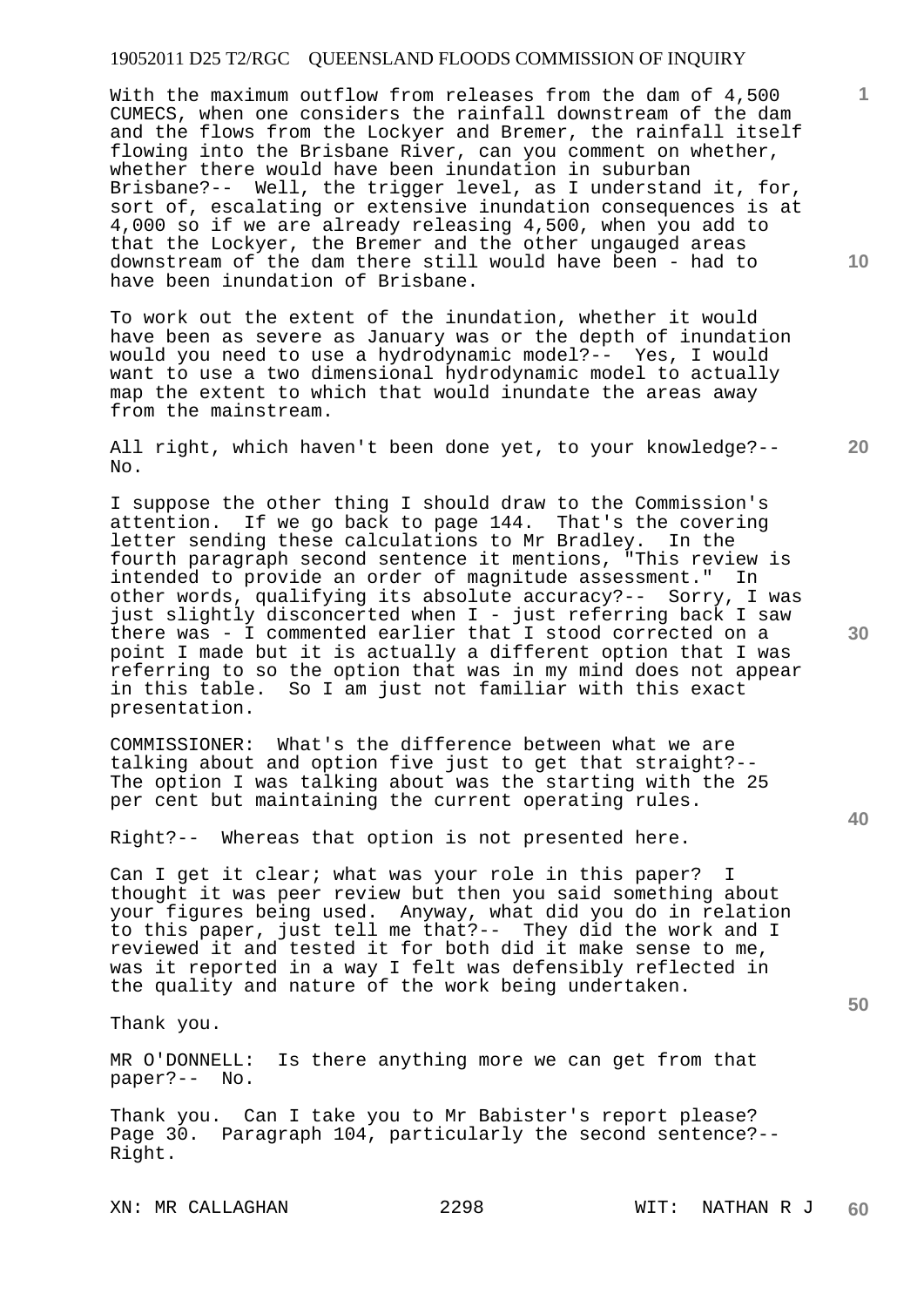He says, "Flows releases from the Wivenhoe Dam were the major component of the flood peak" referring to the flood peak in the Brisbane River." Can you tell us in your opinion could someone reliably make that statement without doing modelling<br>work?-- I wouldn't. I think it is a surprisingly complex -I wouldn't. I think it is a surprisingly complex it is a surprisingly complex study. As I was indicating earlier in my testing, when I think about it in terms of where the rainfall falls in the catchment, what proportion falls downstream and where the intensity of those rainfalls are, that would suggest from a rainfall analysis that there would be a substantial contribution, possibly half or up towards half, from that downstream catchment in terms - predominantly in terms of volumes but understanding how that translates into peaks and the relative timing of that is a very difficult thing to do. Even if you combine that with observed flow data where it occurs there is still large areas of the catchment that are ungauged and you have to infer. To my knowledge the only modelling I have seen is in the figure 8.10.2 I think it is of the Seqwater main report and to me I've - to me that's the best analysis which the qualifiers that were presented there about that relative contribution.

Can we confirm what you are referring to? Do you have a copy of the Flood Report there?-- I don't, sorry. So, I am referring to figure 8.10.2 on page 149.

Yes?-- Now, this was examined, I think yesterday, and the benefit of this representation - and we can talk about its limitations in a moment - but one of the things this figure reflects is that it is based on URBS model which is a model that relates rainfall to flood run-off. This is, in fact, the best means of identifying where in the catchment was runoff generated and where did it flow into rivers. That is the kind of point of this kind of model. So, this would be the best means of looking at where in the catchment did rainfall fall, how some of the loss is worked out, how the travel times, how it flowed down through the system. This is exactly what that model is meant for. If you look at that model it would suggest that the flows downstream of Wivenhoe Dam play a significant role and notionally half that contribution would appear to be from above Wivenhoe rainfall, that is above Wivenhoe, the other half is below it. I think the important qualifiers that have been noted is where the value of the hydrodynamic model would be - would be to ensure we had right both the relative timings of the peak and the exact relative differences in levels associated with that. That's something clearly this model can't do on its own but it certainly is the only modelling I have seen that takes account of where the rainfall is generated from the catchments and how that accumulates on its movement downstream.

All right, thank you. Now, if we could go back to Mr Babister's report, please. Paragraph 140. That is on page 40. The opening sentence, "With the benefit of hindsight it is clear that an earlier escalation of the dam outflow rate would have produced the ultimate peak release discharge downstream of Moggill including the Brisbane CBD." Now, he

XN: MR CALLAGHAN 2299 WIT: NATHAN R J

**10** 

**1**

**20** 

**30** 

**40**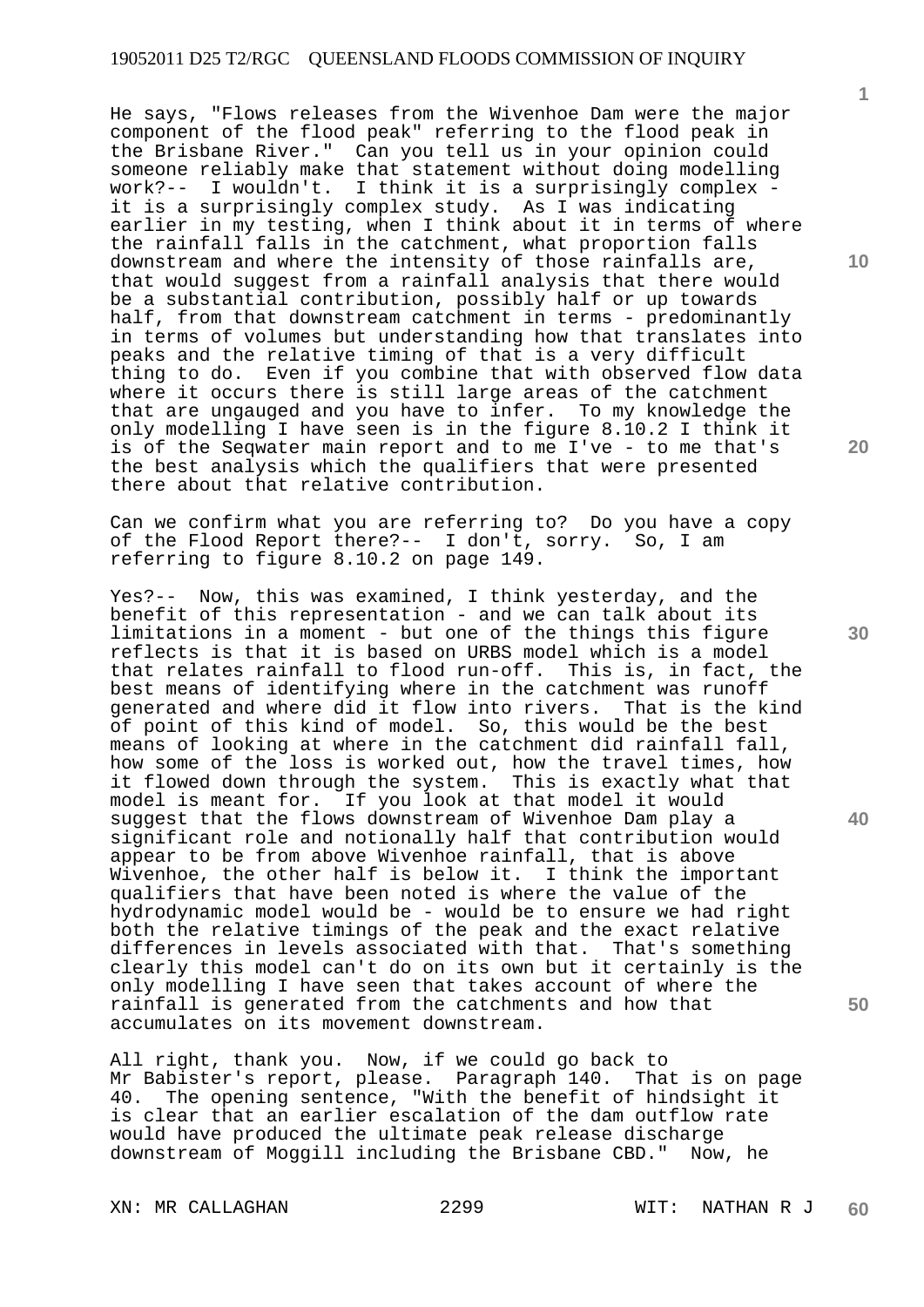doesn't give any details as to what earlier escalation of the discharge rate or over what time in these figures. Can I ask you this: in your opinion could someone reliably draw that conclusion without doing - undertaking modelling work?-- No, because whether or not it is true would depend upon subsequent decisions made about operating the gates. So the concept of releasing earlier and creating more air space would suggest that that wouldn't be able to absorb more of the rising limb of the flood and reduce the outflows but unless you know what their subsequent decisions around gate operations were it is hard to know whether that is true or not. I wouldn't be prepared to comment on that.

Does the extent of flooding in Brisbane - is it affected by the volume of the releases as much as the rate of release?-- It is both. The level in Wivenhoe Dam is very much a function of both volume and peak of the inflow floods. The flood levels downstream, volume will also still play an important factor in that because of what I was saying earlier about the ability of the flood plain to absorb that water. So, the dynamics of how the flood plain absorbs that water and then releases it back into the stream as a flood is very much an issue - a combined issue of both volume and peak.

Thank you. Could you please turn in his report to paragraph 47? It starts on 16. He is talking here about weather forecasts from the Bureau of Meteorology. Particularly the last sentence I wanted you to focus on, "It is only in recent times the information value in these forecast products has had enough utility for it to be considered in the quantitative way in decision making." Could we focus on the timing of January this year? Where he talks about using the forecast in a quantitative way in decision making in operating the dam during a flood could you understand what you understand he is referring to by the term "quantitative"?-- I inter that statement to mean that the forecast is provided in a way you can input it into a rainfall run-off model and then use it to predict floods over that forecast period. That would be information on depth of rainfall and then you would have to either make assumptions or be told about how that depth of rainfall was distributed in time and in space. You need those three attributes. You need to specify those three attributes to put it into a flood model. To me that is what I infer as the determine quantitative.

What is the reference in relation to decision making in the operation of the dam during the flood event?-- I infer that it is suggesting if we had - if we had forecast - quantitative forecasts of rainfall therefore we could get quantitative more refined information on the flood inflows which would then help influence the decisions made around the gate operations.

All right. Have you had experience of other flood mitigation dams in Australia to the extent to which they have used weather forecasts in making quantitative decisions about management of a flood event?-- I don't know of any dam owning agency in Australia that is using rainfall forecast quantitatively. We are working with one Asian city at the

**10** 

**1**

**30** 

**40**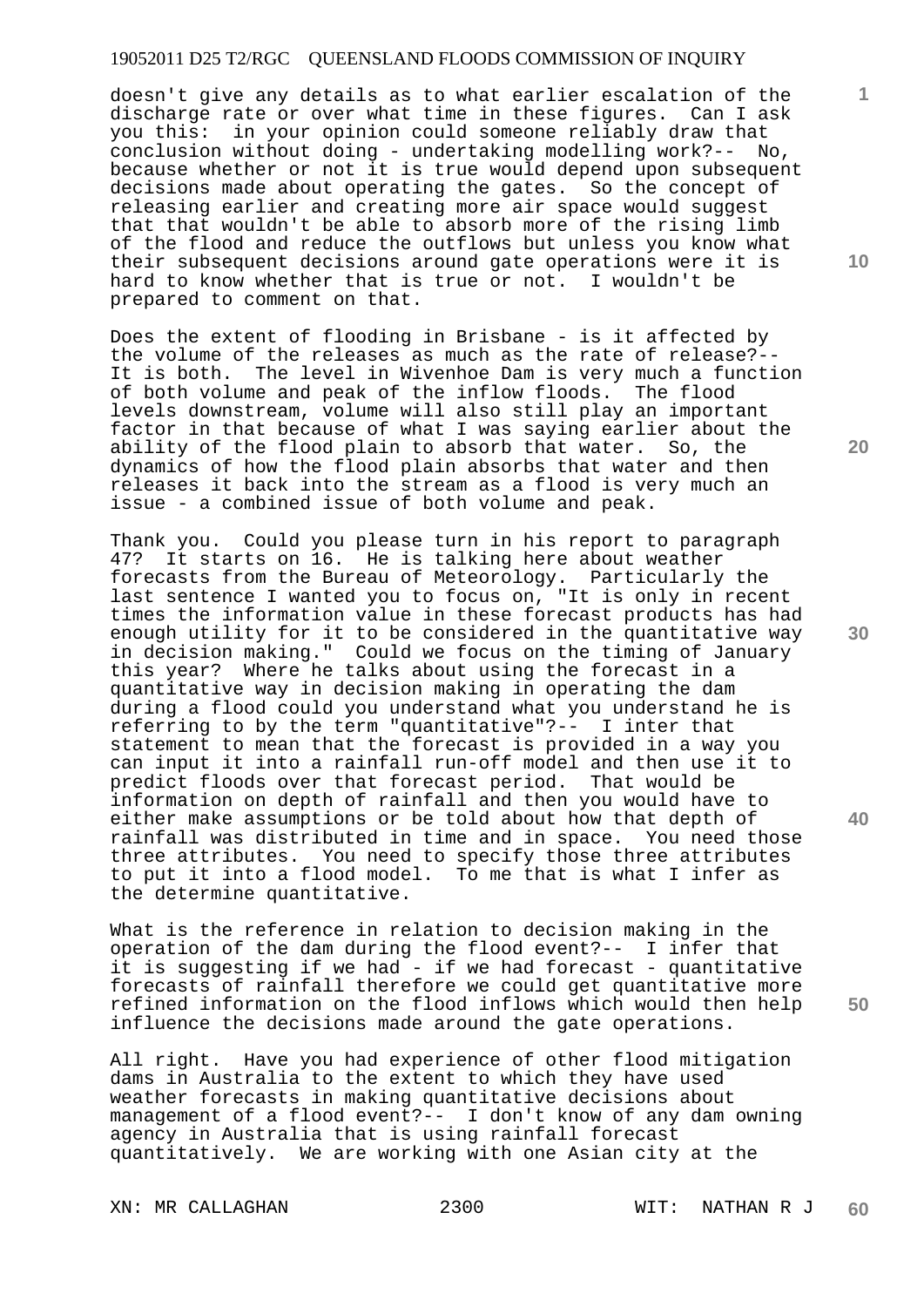moment to explore whether or not that's feasible but I don't know of anyone who is actually using it.

Have you had actual experience of some flood mitigation dams in Australia and the manner of which they make decisions about managing flood events?-- My expertise is more in assessing flood risk for dams rather than their operational behaviour so I don't tend to get involved in decisions around gate operations procedures. But, through my experience - as I said, I have worked in every State and Territory on numerous dams and my knowledge of both the agency operating the dam is I haven't ever had - I have never come across anyone actually using this quantitatively.

Have you looked at the weather forecast that the engineers received during the January event that are annexed in the Flood Report?-- Yes.

Go back and look at them again if you wish to?-- Yes, no, I think I am right.

Can you offer a view as to whether more reliance ought to have been placed upon them in making actual decisions about dam releases and switching between strategies during the January event?-- I certainly looked at those forecasts and I think one of the most striking things about the forecasts are they are, in one sense, quite volatile. They make successive repeated forecasts over successive days. To plot them up as I did in the report, SKM report I tendered - can I draw your attention to that, would that be helpful?

Yes, please?-- Figure 4.3 on page 15 of the SKM report. I think the thing that is striking about that, and this is simply a plot of the information provided by the Bureau that to Seqwater. The two - from a modelling perspective it appears that the - there is this, kind of, oscillation in the forecast for successive days which would indicate something about the way the models are being initiated or the way they are being run is that there is some - you would expect there to be persistence from one day's forecast to the next. So if there was a large rain forecast for a three day period from today you would expect there to be a strong correlation or overlap with that same forecast the next day. Physically that is what you would be expecting. To bounce around like that would suggest to me undermines the uncertainty in the nature of the rain forecast being provided. Also I think that was reflected in - there was another plot which isn't coming to hand immediately but there was another plot which illustrated also it did oscillate from one day to the next in the first part of the event. There was a sort of 40, 50 per cent underestimation in the latter part and an overestimation. I think people are aware of that. There was a plot, I thought it was in this report, that illustrated that graphically.

Not the one on page 14?-- Page 14 figure 4.2.

Just explain that, I had trouble following that?-- It was meant - I was trying to make that clear, in fact, what was

**30** 

**20** 

**50** 

**40** 

**10**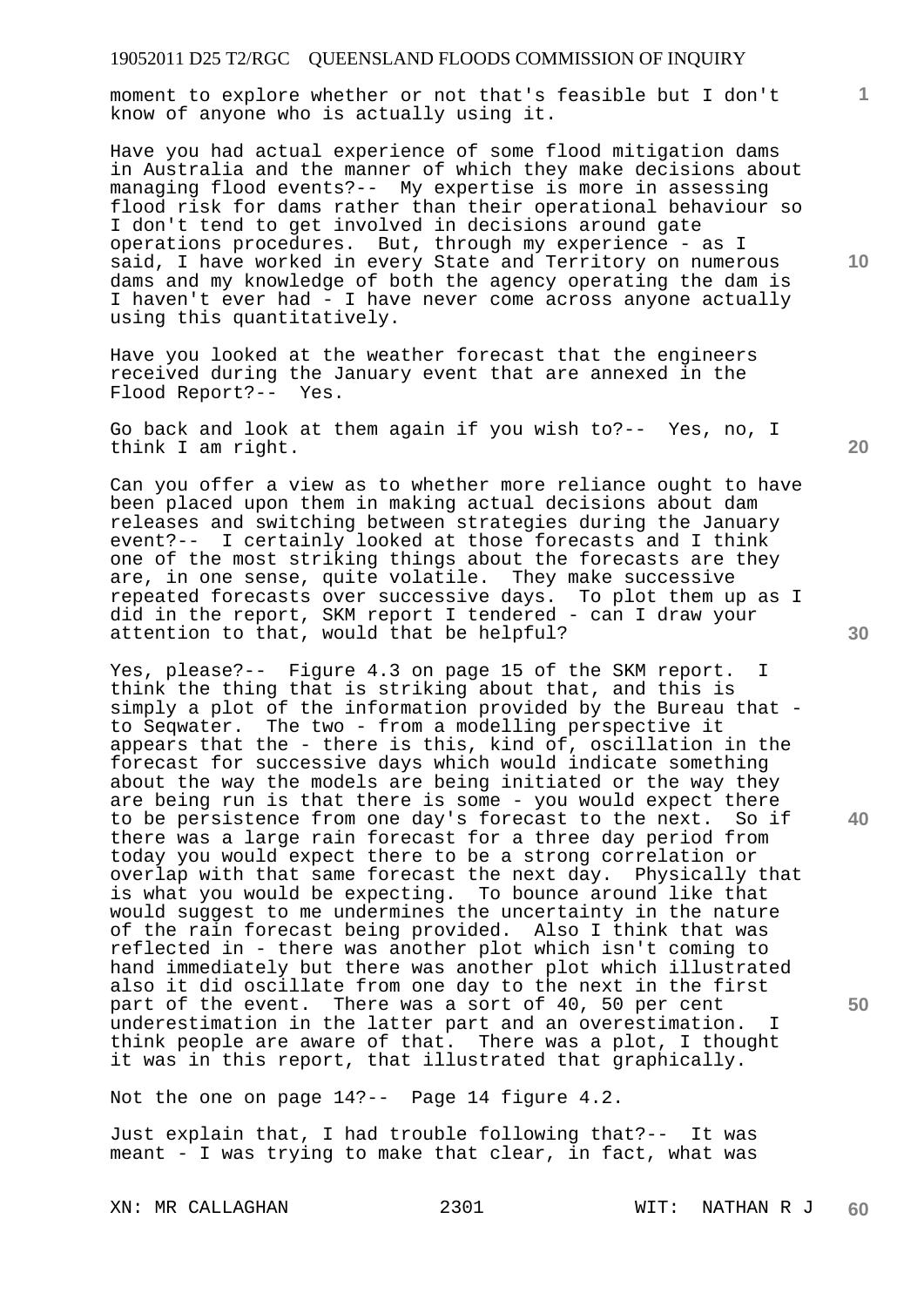happening, so apologies. What that is indicating is that from one - it is actually putting on, if you like, a time scale; the forecast 24 hour rainfall against the actual 24 hour rainfall. So what you will see is the arrows show how those forecasts proceed in time throughout the event. You will see the numbers next to the points indicate the dates. You can see that on the, let's say the 6th, which is the sort of bottom third of that plot there is a dot which sits on that dotted line which would indicate on the 6th the forecast rainfall of 40 millimetres was quite close to what actually happened for the subsequent 24 hours. As you step forward in time, you will see around the 9th and 10th which was the rainfalls most relevant to the extreme part of the event. Those forecast rainfalls that was being forecast around, say, 50 odd millimetres whereas the actual was three times that. So, any points plotted up to the top left-hand part of the plot show an underestimation, and to the right-hand overestimation. From the 10th the two - the solid and the open lines, those forecasts are provided every 12 hours, so one is in the morning and one in the evening. So, from the 10th you then jump to the 11th which is starting to run on the recession limb of that flood. You then suddenly see that forecast rainfall is now probably over double what actually occurred. So when I look at that, both the lack of physical reasonableness in the progression of the forecast and the behaviour during the event, to me that is consistent with the Bureau's statements about their concern around the accuracy of that - those forecasts.

All right, my question was really asking for your opinion as to whether the flood engineers in managing the January event ought have placed more reliance on the weather forecasts when making quantitative decisions?-- On the basis of this I would have been very reluctant to place reliance on it.

COMMISSIONER: From a lay person's point of view, though, if you are coming up to 74 in the lake level it seems very sanguine to proceed on the basis that there will be no further rainfall when it is actually forecast?-- I understand that point. The problem with it is you could see if you put any weight on it the early part of the event you would probably would have been holding water back and in the later part of the event you then would have over released so I think illustrates in my mind why it would be quite difficult to rely on one forecast and weight it in some way. So, I think the much better way of dealing with this is to actually get an ensemble or range of forecasts from the Bureau and that could reflect either differences in assumptions in how it was run, actual different model outcomes so you actually get, say, a range of forecasts and then you can run them through a model and get a much better sense of where that uncertainty and how that uncertainty would impact on decision making.

I think that's the sort of thing Mr Babister is talking about, too?-- Okay.

MR O'DONNELL: Just taking up the Commissioner's point though. If you are the flood engineer and the lake level is rising and

XN: MR CALLAGHAN 2302 WIT: NATHAN R J **60** 

**10** 

**1**

**20** 

**30** 

**40**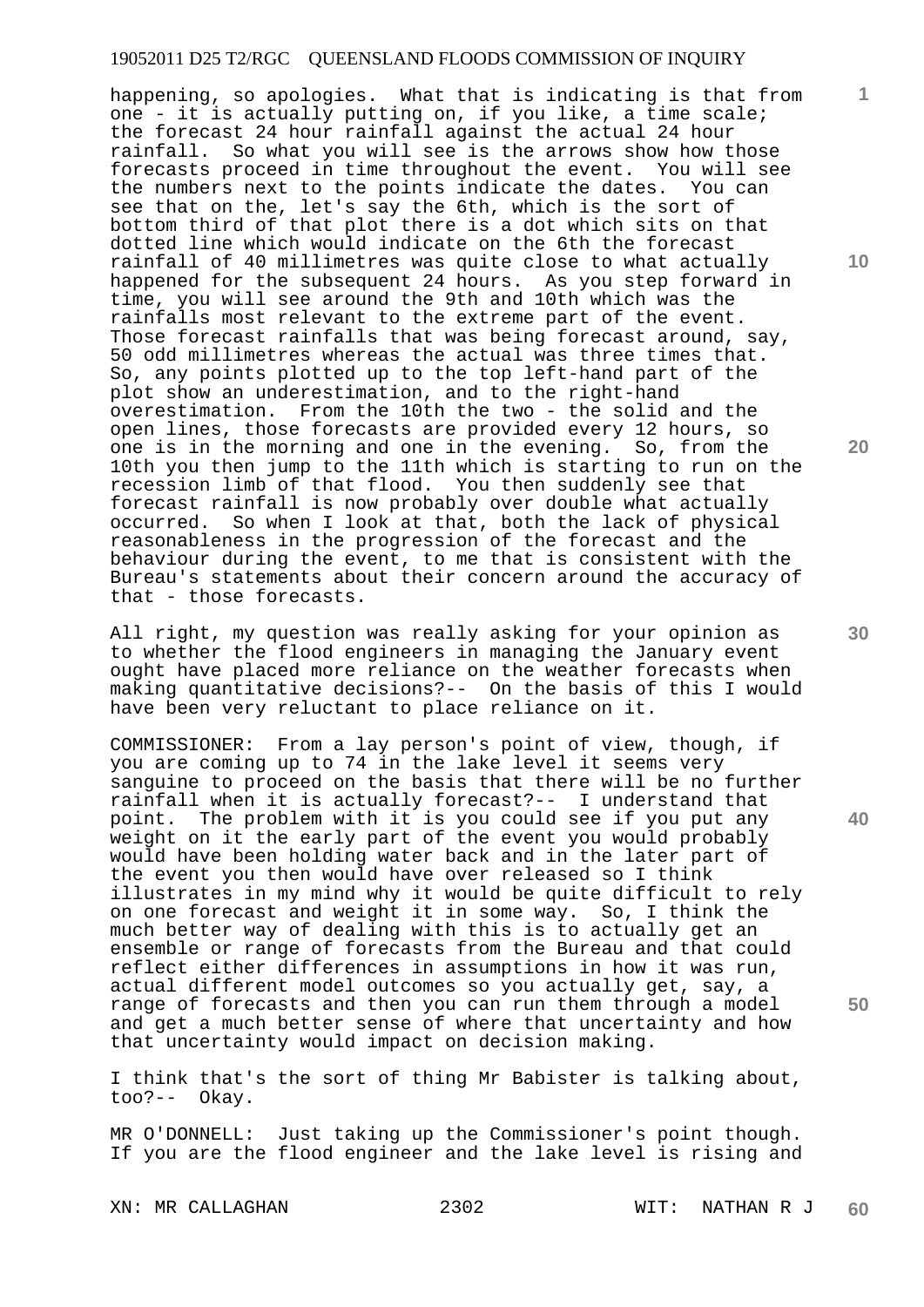it is going towards 74 but not at 74 yet, if you jump to a W4 strategy you are going to result in very large releases, coupled with downstream rainfall and contributions from the Lockyer and Bremer almost certainly widespread flooding in Brisbane. On the other hand, if you don't jump to a W4 and the rain stops, so the forecast proves unreliable and the rain doesn't come you might get the dam through without having to go to a W4 strategy. You might thereby avoid greater flooding in Brisbane. Wouldn't you have to weigh those two options?-- Yes. I do think - the difficulty is how you weigh it when if you only have one forecast. You don't - if your previous experience in that forecast is that it is inaccurate, it is hard to know do you assume all forecasts are going to be half the actual? How do you - I can't see how you can make any use that information in an informed way during the event. So, that's why - and it is suggested in the report the sense of having an ensemble would give you a much better understanding of how resilient your decision would be to the likelihood of what the possibilities might be.

Might it also highlight that the draftsperson of the manual specifying you go to a W4 strategy when the lake level actually crosses the 74 line has some commonsense to it.

COMMISSIONER: Sorry, what was the last part of the question?

MR O'DONNELL: That it had some commonsense to it.

COMMISSIONER: That's if that is what they did say. That is one view of it.

MR O'DONNELL: Yes, it is. It is a view all the engineers have expressed.

COMMISSIONER: Yes, it may or may not be the correct view but if that were the view.

MR O'DONNELL: Yes?-- I don't feel I can comment on that. I haven't looked at that in any detail, the operating procedure.

COMMISSIONER: Very prudent. It will only confuse you.

MR O'DONNELL: Can I ask you to look at the Commission's list of suggested work to be done on the manual revision, Exhibit 408?-- Yes.

I just ask you to comment on a couple of items regarding forecasts. I am in the long term part?-- Right.

I am looking at paragraphs 11 and 12?-- Right.

Can you comment on whether you think that is a wise thing to be considering?-- Look, it is a very desirable end state. I see there are two steps to it or two parts to it. First of all, I think the Bureau needs to be able to provide a forecast service with some parameters around uncertainties or defensibilities of what those forecasts are. Having done that, I think it is up to then the user to determine whether

XN: MR CALLAGHAN 2303 WIT: NATHAN R J

**10** 

**1**

**30** 

**20** 

**50**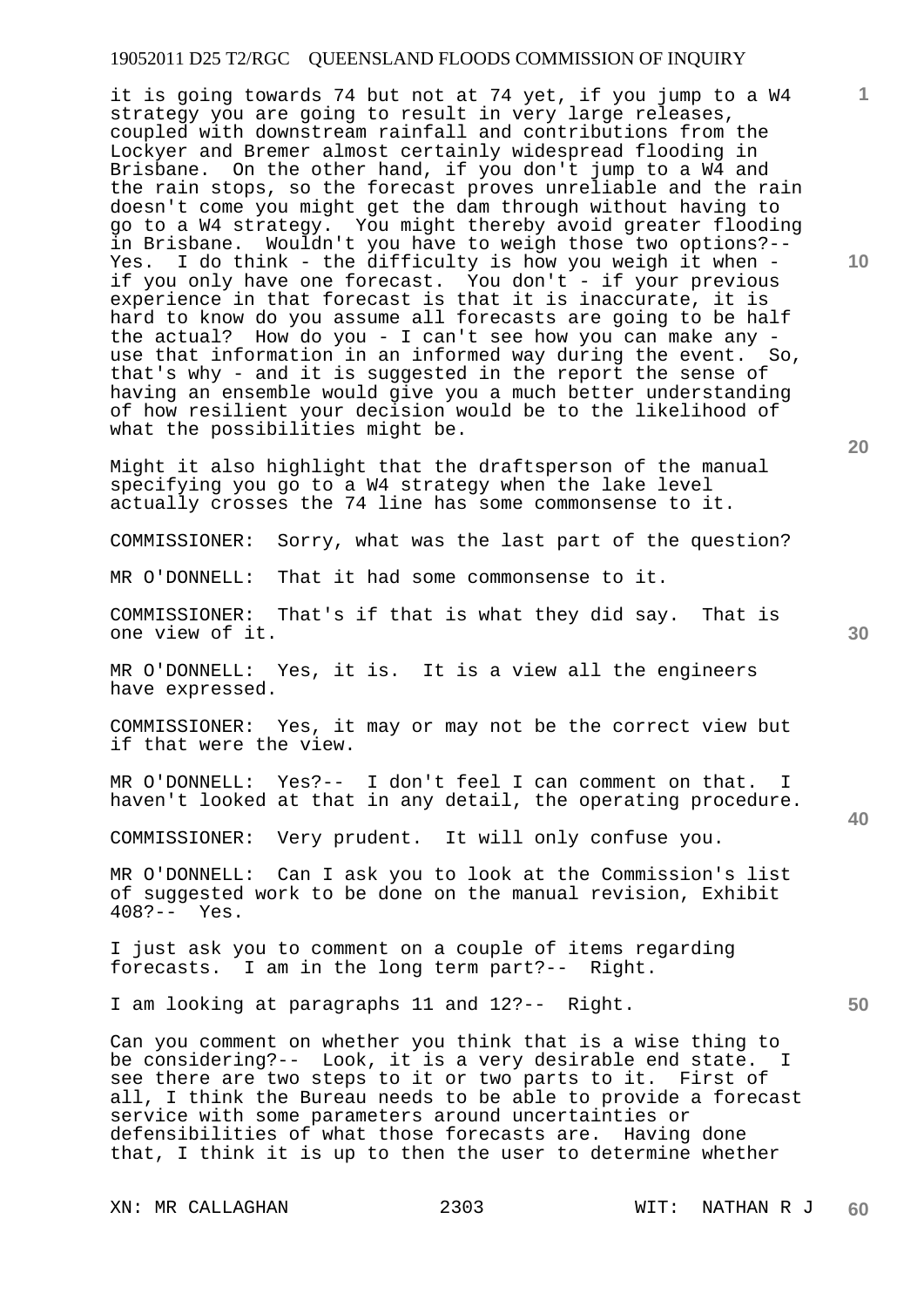or not that form of forecast service is actually fit for their purpose. So, it seems to me you would only consider steps 11 and 12 once you had - after the Bureau had actually provided forecasts in a way that they were comfortable with. As I said earlier, I think the only way that can be done is in an ensemble framework. Then I think there is that step which I think is probably the point of 11 and 12 is to then assess whether or not that is useful, fit for purpose. I don't think you can - the short way of saying that is I don't think you can really assess the efficacy of those rainfall forecasts until the early work has been done by the Bureau.

As far as you know to date the Bureau has not been issuing ensemble rainfalls?-- I am aware they have - it is under consideration but they have not been issuing them in that form.

Just one last thing about the hydrodynamic model. You answered some questions earlier about that. You said the hydrodynamic model, its use is looking at an area where there is least uncertainty from the point of view of the flood engineers. Would you mind explaining that?-- The point I am making there is during a flood crisis like January, you have got - there is a lot happening. Of course, we - most uncertainty during that event was how much rainfall was occurring, was likely to fall, and where was it and where would it be falling? I think one of the things that is pretty evident really through the Seqwater report is that they, I thought, did a really very good job of analysing all those possibilities, they kept on doing these different scenario runs, these what-ifs. That is a really useful tool for trying to assess what's the likely response of this catchment to all the uncertainty I am faced with? Now, the impact of the that kind of uncertainty about where rain falls, how much it, is much much greater than the difference in uncertainty between flood levels predicted downstream between the hydrological model and a hydrodynamic model. I think particularly during the flood crisis you want to focus your energies on where there is most uncertainty and take account of it and if you have the luxury of then doing the finessing absolutely go to something, you know, refine those parts of the problem that need the more accurate inputs when you have got the time to do so.

Thank you.

**50**  MR CALLAGHAN: Could I take you to one point at paragraph 140 of Mr Babister's report? You were taken to that a moment ago. It is probably on the screen-----?-- Yes, I can't find it, sorry.

-----if you can't find your hard copy?-- Yes.

XN: MR CALLAGHAN 2304 WIT: NATHAN R J

**10** 

**1**

**30** 

**40**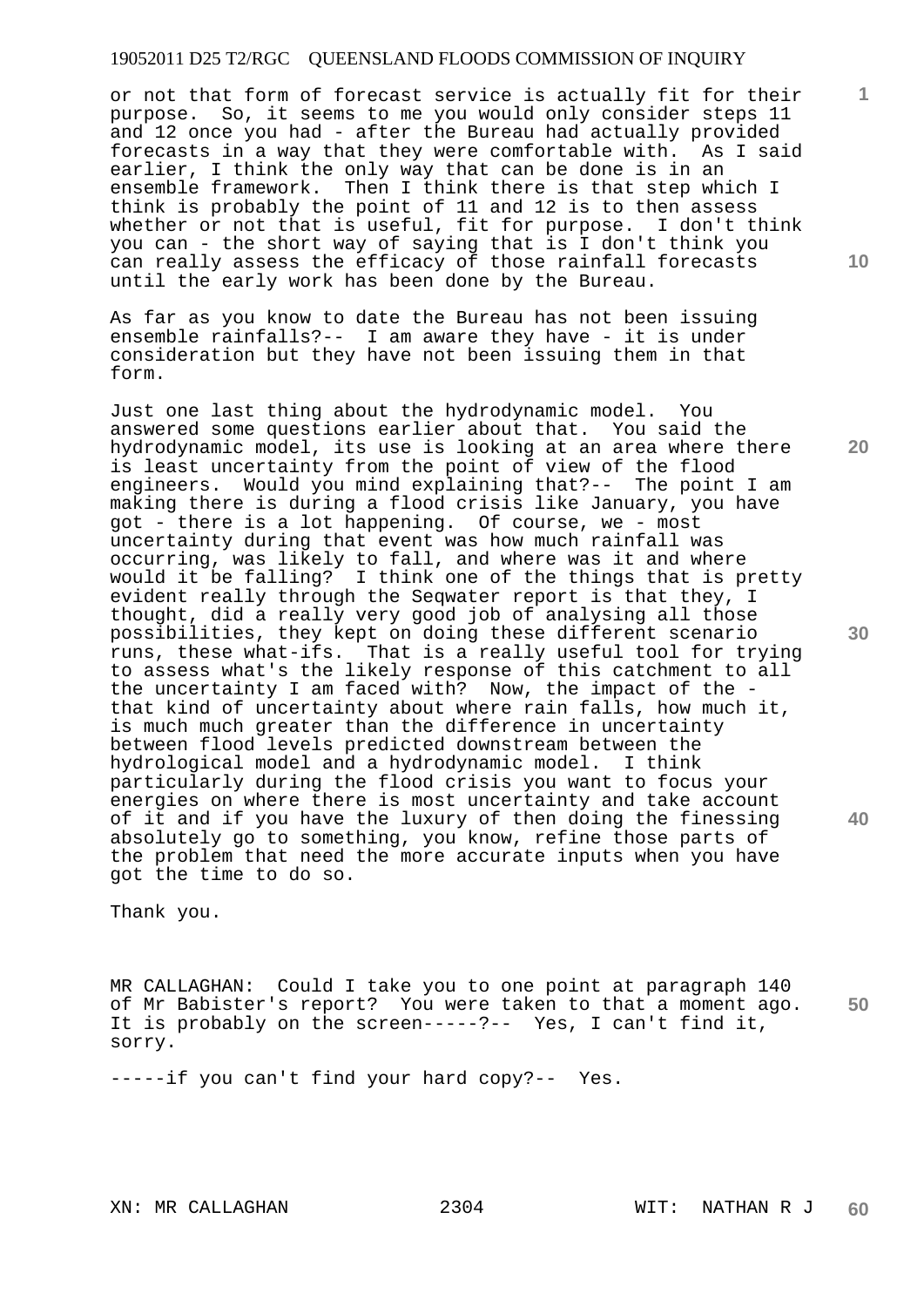## 19052011 T( )3/HCL (QUEENSLAND FLOODS COMMISSION OF INQUIRY)

In the second line of paragraph 140, if the word "would" was deleted and in its place the word "could" was substituted, thereby embracing your qualification that the validity of the proposition might depend upon subsequent decisions in opening gates, would you let the sentence pass in those circumstances?-- As I said, we are moving to an area about operations of the dam which I haven't - I haven't focussed on. So if I can heavily qualify my answer with that, then I would say "could" would make me more comfortable.

It is probably another way of saying anything is possible in hindsight, is that right?-- Yes.

Thank you. I have nothing further. May Dr Nathan be excused? COMMISSIONER: Yes, thanks, Dr Nathan. You are excused.

WITNESS EXCUSED

MR CALLAGHAN: I call Colin Apelt.

**30** 

**50** 

**1**

**10**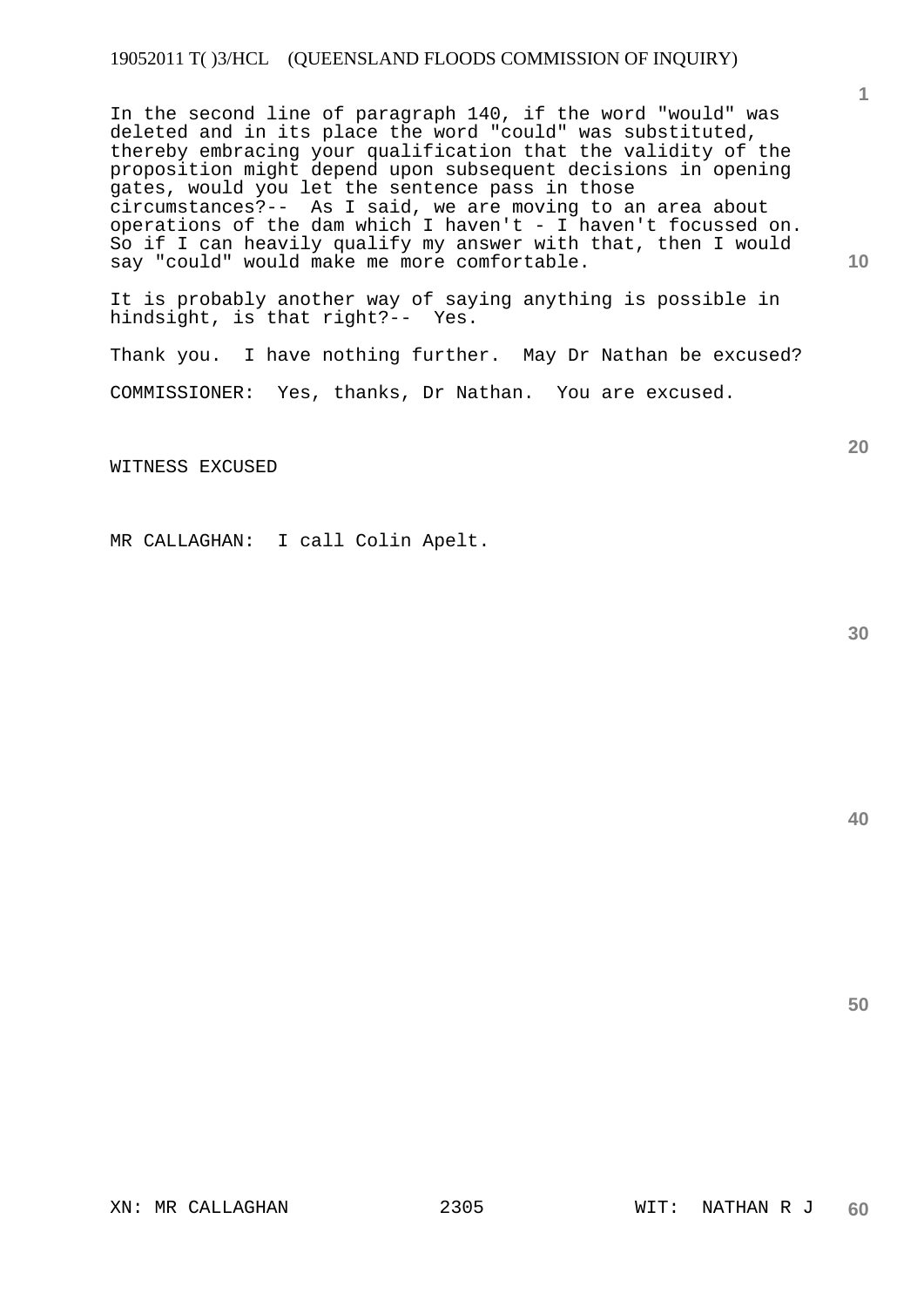## 19052011 T( )3/HCL (QUEENSLAND FLOODS COMMISSION OF INQUIRY)

COLIN JAMES APELT, ON AFFIRMATION, EXAMINED:

MR CALLAGHAN: Could you tell the Commission your full name and occupation, please?-- My full name is Colin James Apelt. I am now retired. I am a professor emeritus of the University of Queensland in the field of civil engineering but I work part-time doing specialist consulting work as and when I am persuaded to do that.

And you were persuaded, for the purposes of preparing a report for this Commission, on behalf of Seqwater, is that correct?-- That's correct, yes.

That report is now Exhibit 410. I just have a couple of questions arising from it. If I can take you to the conclusion on page 3 at point 4?-- Yes.

**20**  COMMISSIONER: There is a little screen there, too?-- Good. That's even better. Thank you.

MR CALLAGHAN: I just want to be clear were you in fact briefed with a copy of the manual?-- I am not sure what you mean by briefed?

Did you have a copy?-- Yes, I had a copy of the manual, yes, and what's called an uncontrolled copy was given to me, yes.

**30**  Did you form a view as to whether the manual compelled the choice of strategy, that is strategy W1 through to 4 - whether the manual compelled that choice to be informed by forecast rainfall?-- Not compelled, no.

Your view was that it was not-----?-- Not compelled, no.

-----necessary?-- No.

All right?-- I could expand on that if you wish.

Well, you formed your view?-- Yes.

And the other questions I had depended on whether your view was to the contrary so I don't really need to go any further. Thank you.

COMMISSIONER: Now, Mr O'Donnell, you will be going last again, I take it?

MR O'DONNELL: Yes, thank you.

COMMISSIONER: Mr Ambrose?

MR AMBROSE: We have no questions.

COMMISSIONER: Mr Rangiah?

**1**

**10** 

**40**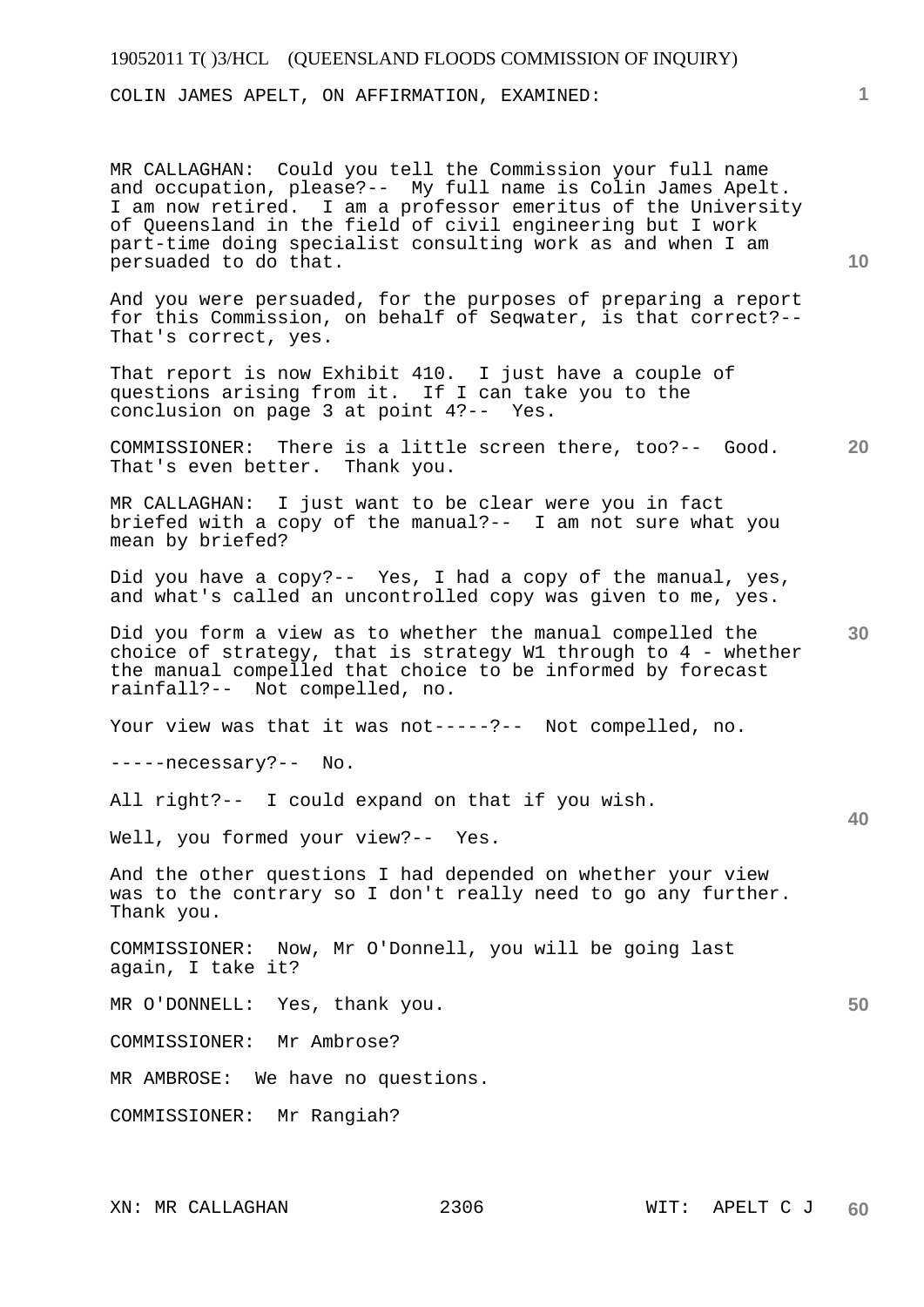**1**

| MR RANGIAH: In order to answer the question you were asked,<br>you had to interpret the manual for yourself, is that right?--<br>That's correct, yes.                                                                                                      |    |
|------------------------------------------------------------------------------------------------------------------------------------------------------------------------------------------------------------------------------------------------------------|----|
| And the answer to your question - sorry, the answer to the<br>question that you were asked was influenced by your<br>interpretation of the manual?-- That is correct, yes, yes.<br>The manual is written in such a way that it requires<br>interpretation. | 10 |
| Thank you. I have nothing further.                                                                                                                                                                                                                         |    |
| COMMISSIONER: Mr Porter?                                                                                                                                                                                                                                   |    |
| No questions, Commissioner.<br>MR PORTER:                                                                                                                                                                                                                  |    |
| COMMISSIONER: Mr Murdoch?                                                                                                                                                                                                                                  |    |
| MR MURDOCH: No questions, thank you.                                                                                                                                                                                                                       | 20 |
| COMMISSIONER: Ms Brien?                                                                                                                                                                                                                                    |    |
| No questions, thank you.<br>MS BRIEN:                                                                                                                                                                                                                      |    |
| MR MacSPORRAN: Nothing, thank you.                                                                                                                                                                                                                         |    |
| COMMISSIONER: Ms McLeod?                                                                                                                                                                                                                                   | 30 |
| No questions, thank you.<br>MS MCLEOD:                                                                                                                                                                                                                     |    |
| Mr O'Donnell?<br>COMMISSIONER:                                                                                                                                                                                                                             |    |
| MR O'DONNELL: There is nothing from the Commission?                                                                                                                                                                                                        |    |
| MR CUMMINS:<br>No, thank you.                                                                                                                                                                                                                              |    |
| COMMISSIONER: Thank you. Mr O'Donnell?                                                                                                                                                                                                                     | 40 |
|                                                                                                                                                                                                                                                            |    |

MR O'DONNELL: You were asked about whether a choice of between strategies and release rates was compelled by forecast rainfall on your interpretation of the manual. You said not compelled but you could elaborate?-- Yes.

Would you mind elaborating for me?-- Well, if you will allow me to say more than a few words?

Yes, sure?-- In my view, the definitive statement about that manual is a set of objectives which are repeated three times, and perhaps, you know, if it could be shown up on the screen that would be helpful. Section 8.

Sure?-- I would like to look at. Is that available?

XN: MR O'DONNELL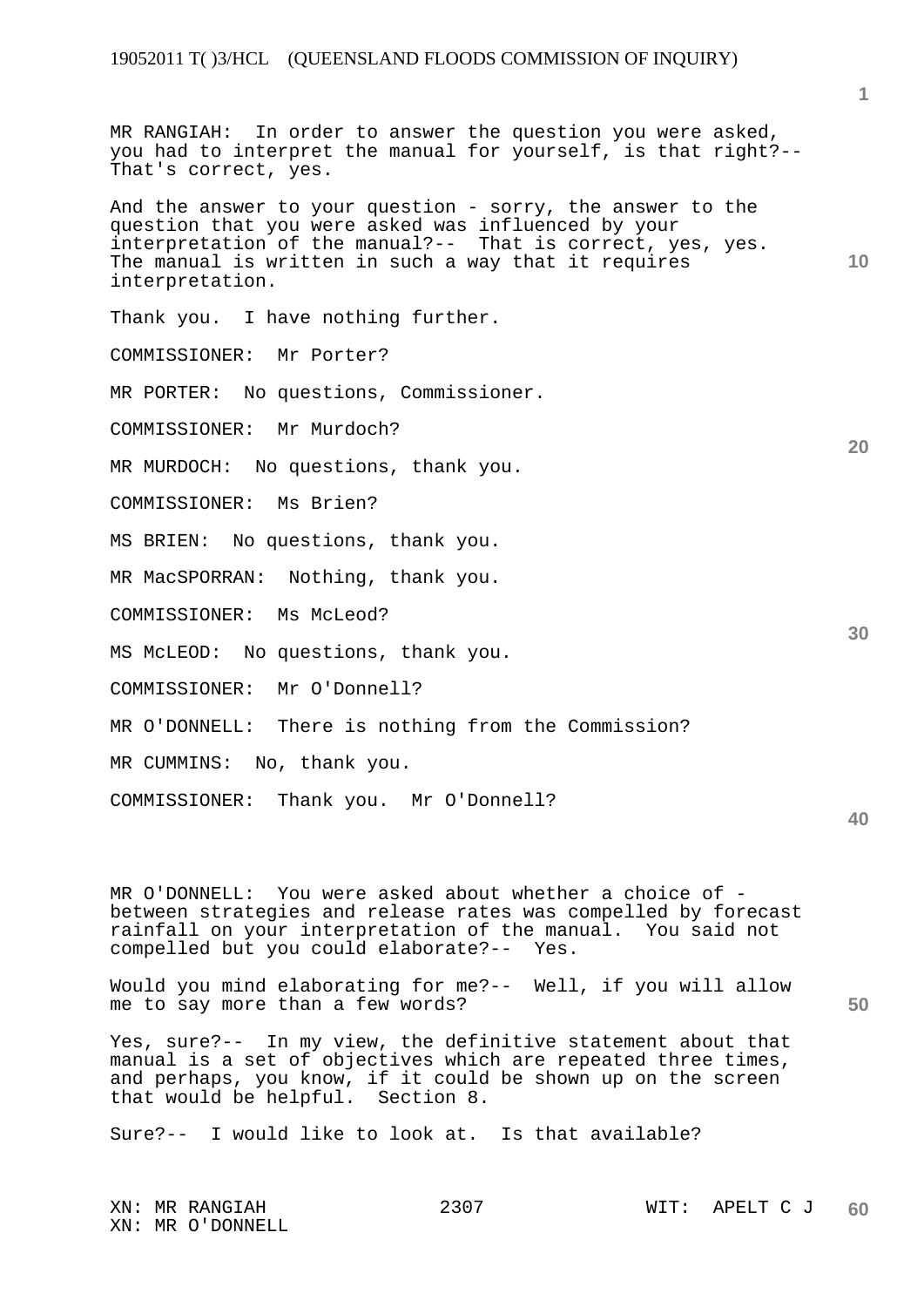COMMISSIONER: Yes, we can do that.

MR O'DONNELL: Or you could see a paper manual if you prefer?-- Well, is it here? I would like the - I know the report itself has extracts but the full manual - thank you.

COMMISSIONER: When you say the report has extracts, I got a very abbreviated report from you which doesn't seem to have extracts from anything?-- This is Seqwater - I beg your pardon, Commissioner, I was referring to the Seqwater report.

Thank you?-- No, no, my report was very brief. It is section 8.4 of the manual. And the first part of that states very clearly the objectives and it also states very clearly that consideration is always to be given to these objectives in descending order, and that, I take, as defining the statement about what's to be done. The strategies then are chosen to achieve those objectives but the appropriate choice of the strategy is going to depend on what is stated there on that middle paragraph, "depend on the actual levels in the dams and the following predictions which are made using the best forecast rainfall and stream flow information available at the time." So the strategy depends on all of those things, and in my view all that has to be taken into account before - and the specific matters are itemised there in the three dot points. The general understanding I have from that manual is that once you have crossed a threshold level, you must implement that strategy, but whether you actually implement the strategy a little bit before on the basis of forecasting is left to the judgment and the interpretation of the people operating the dams. And the only very specific statement about dam levels is on page - relating to strategy W4 which - okay, the - under the box there, the intent of the strategy - sorry, "The strategy normally comes into effect when the water level in Wivenhoe Dam reaches 74.0 metres." That's a very clear statement, in my view, and that's the definitive one in terms of making that very serious transition into W4. There is a provision which requires the implementation of the powers of discretion, through section 2.8, to act before that, but the the situation then is are you certain that you are going to cross 74.0, then you must invoke W4, and "certain" becomes "sometimes" only when you have actually passed 74 but in the case of this event there was a whole accumulation of information just before that situation, which indicated, "Yes, we're going to cross 74, we should start acting." And the manual is written by engineers for engineers, and it draws tries to draw on the experience of people who have operated the dam and it is the best effort of the people involved to actually set down that experience to guide future operations. And in that context, I think it is important to realise that the people who wrote that manual had never actually managed the situation that called for W4. All of the - there have been large floods since 1974, and there was one large one in the 1990s, which we had - the whole of the rainfall was above Wivenhoe Dam, virtually, and the city - the people of Brisbane would have been unaware of what was happening if they weren't watching the river, which flowed for some long period of time well above its normal level but within its banks. I was told

XN: MR O'DONNELL 2308 WIT: APELT C J

**1**

**10** 

**20** 

**30** 

**40**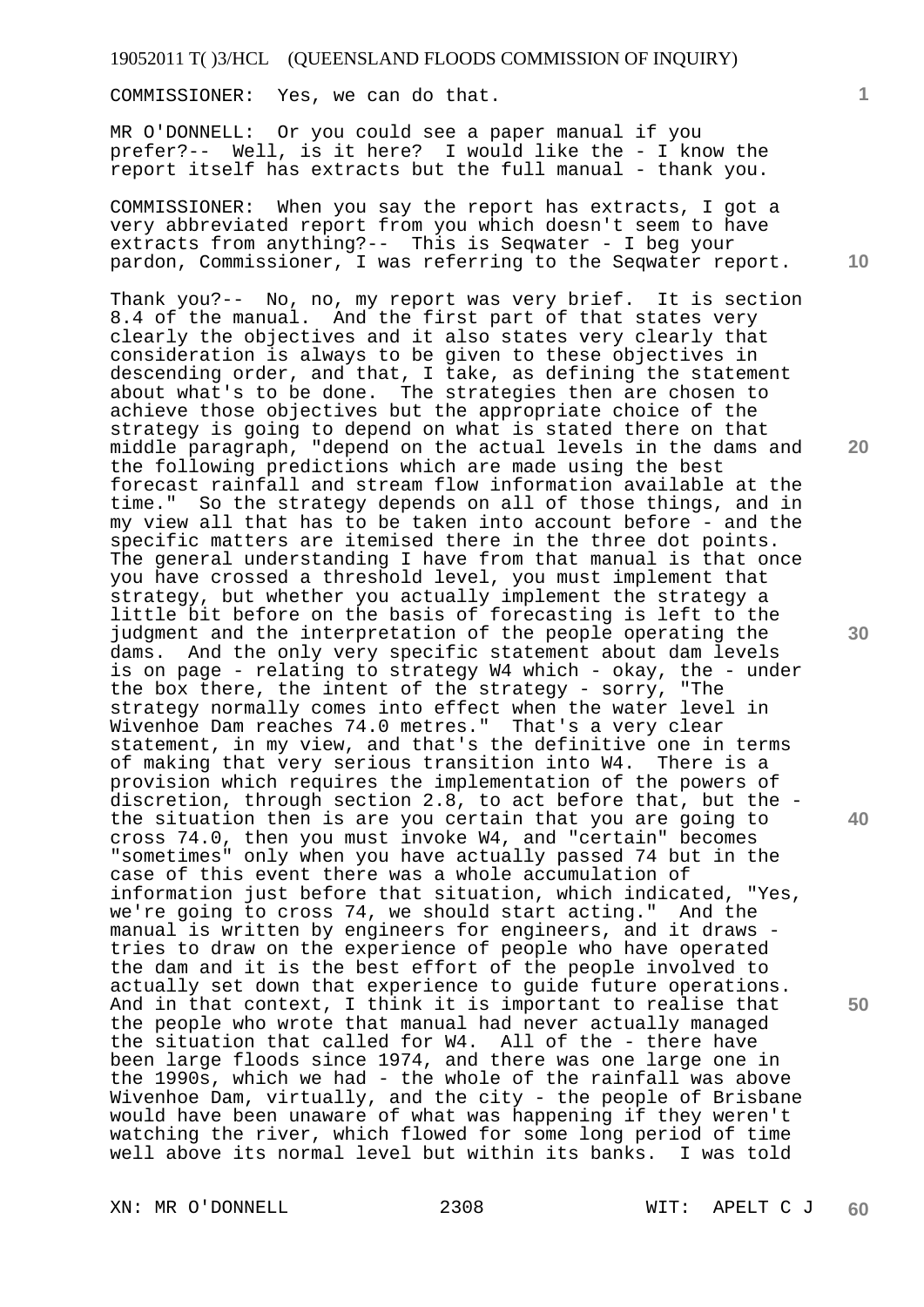#### 19052011 T( )3/HCL (QUEENSLAND FLOODS COMMISSION OF INQUIRY)

that particular flood event - I don't recall the exact year had a volume not unlike that of 1974. So the experience, what has happened in this flood is venturing into an area that was being explored for the first time once they had to go to W4.

Could I ask you another aspect of the management of the January event? You saw from the flood report there was a lot of modelling being done by the flood engineers in control of the event, and the model results, some of them are in the flood report?-- Yes.

Do you have a view as to what role that modelling should play in the judgment decisions made by the engineers when managing a flood event?-- Yes, yes, I do. And if I could just make you know, an introductory comment? I have done a lot of work with modelling - not hydrological modelling, but other types, including the hydrodynamic - and I know their limitations. I have great regard for their value, but the thing that I have always tried to instruct my colleagues and students with is that models are not designed to tell you about reality. They give you a good approximation - the very best models give you a good approximation to aspects of reality, and in the use of the RTM it is about aspects of reality that might occur in the future. So they are, in my view, and virtually all modelling is intended to provide - to inform and provide an assistance to the exercise of judgment. It would be inappropriate, in general, to take the absolute numbers from a model and act on them.

**30**  All right, thank you. Something I forgot to do was your CV?-- Yes.

Do you mind if I do it now?-- If you wish.

Can I hand you a copy?-- Thank you.

It appears from this you have had a long history of involvement in the operation of the Brisbane River, flooding of the Brisbane River?-- River - flooding in the river, yes. And I make the distinction between that and the actual operations of the dams. I have not been involved specifically in that but certainly the behaviour of Brisbane River floods, yes.

But you have had some involvement with the Wivenhoe Dam over the years?-- Not specifically on the management of the dam in its operations, no.

**50**  No, not the management but some aspects - can I show you some - in fact you mentioned it, I think, in your list. If you go to page 3, the fifth item down, Review of Brisbane River flood study?-- Yes.

Could the Professor see Exhibit 401, please? If you look on page 6 of that exhibit?-- Yes.

You will see your name on page 6?-- I don't seem to have the right same page as you. This is the Brisbane River and Pine

XN: MR O'DONNELL 2309 WIT: APELT C J

**10** 

**1**

**20**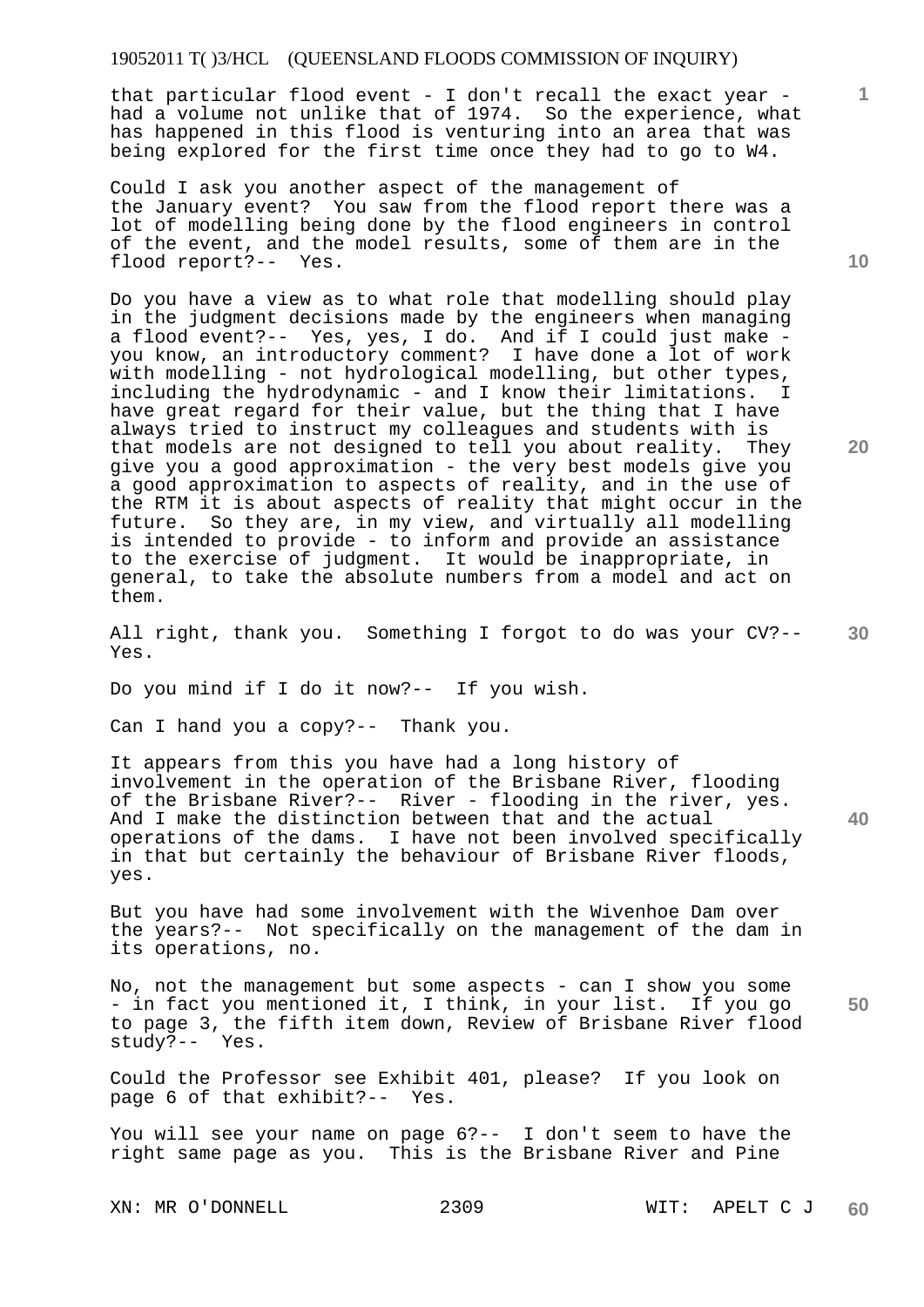River Flood Study.

Yes, that's right?-- My page 6 - I don't see my name, I am sorry. Maybe there are different paginations. Could you give  $me----$ 

There is a (vi) in Arabics. I am looking at the Arabic one?-- So am I but my Arabic 6 is table 3.2 at the top. I don't see any - can you tell me - I don't see my name there.

COMMISSIONER: Mr Dollar, would you oblige by just taking that and showing it to Mr O'Donnell? Thank you. I don't mean to make you bailiff but you are nearest.

MR O'DONNELL: I think that's not-----?-- Excuse me, could I inquire are you talking about the Review of the Brisbane River Flood Study?

Yes, I am?-- That's a totally different document. That's not that one.

Sure. We will show you a copy.

COMMISSIONER: I will get that retrieved, I think, since it doesn't seem to be useful.

MR O'DONNELL: Thank you.

WITNESS: Sorry, the one you drew my attention to is not this document, it is the-----

MR O'DONNELL: All right. So this is something different from that?-- That's correct. It is certainly in my list of-----

All right. Well, Exhibit 401 is a document called Brisbane River and Pine River Flood Study?-- Well, I have that one now, yes.

And you are looking at the executive summary?-- Yes.

If you look on page 6-----?-- Yes.

-----your name appears as part of the review panel?-- That is correct.

And that was reviewing the overall flood study methodology?-- That's correct, yes.

And that study looked at, amongst other things, the hydrology used in the Wivenhoe Dam operations?-- That's correct, yes.

More recently - you can put that down now - more recently you have been part of a body formed by the Queensland Water Commission to look at the question of raising the full supply level in Wivenhoe?-- That is correct, to the extent that I accepted the Commission to participate in that but no work has been done on that.

XN: MR O'DONNELL 2310 WIT: APELT C J

**10** 

**20** 

**1**

**30**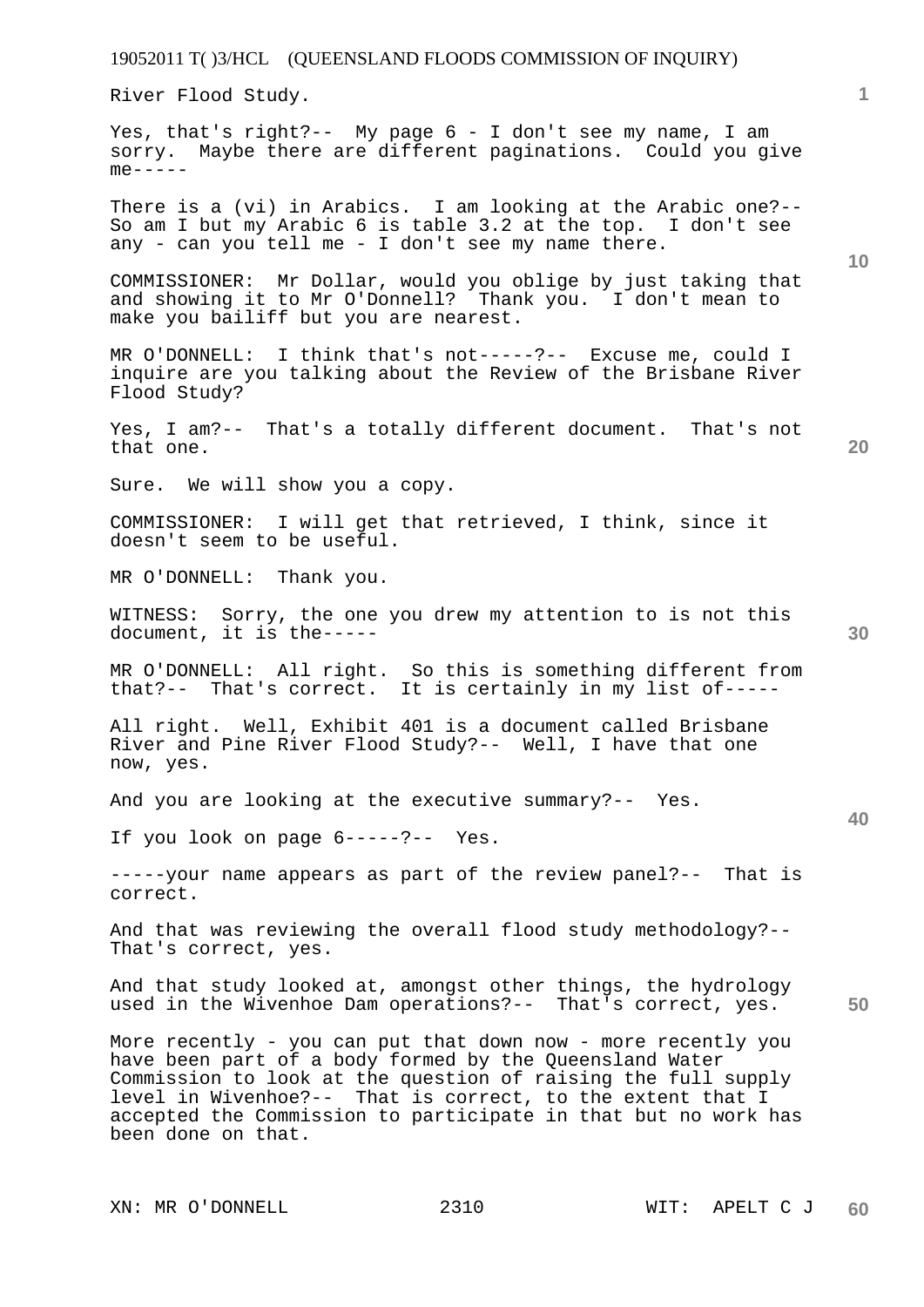19052011 T( )3/HCL (QUEENSLAND FLOODS COMMISSION OF INQUIRY) **1 10**  Sure, right. Thank you very much. I will tender the CV, Commissioner. COMMISSIONER: That will be Exhibit 421. ADMITTED AND MARKED "EXHIBIT 421"

MR O'DONNELL: That's all I have, thank you.

COMMISSIONER: Thank you.

MR CALLAGHAN: I have nothing arising.

COMMISSIONER: Thanks very much, Professor Apelt. You are excused.

WITNESS EXCUSED

**30**  MR RANGIAH: Commissioner, just before the next witness is called, I wonder if I could just indicate that I am conscious that the Inquiry has a massive task to complete in a very limited space of time, and I am anxious not to take up more of it than I need to.

I have previously indicated in Court practice direction 3 that I wanted to cross-examine Greg Rhodes and Leonard McDonald who are both hydrologists. Both of them have provided reports on the question of whether the releases were in compliance with the manual.

They have both acknowledged that there are some difficulties in the interpretation of the manual. Ultimately, I will be submitting that whether there has been any breach of the manual really depends on its interpretation.

On that basis, I am content not to cross-examine them and take up any more time than is necessary. I don't know if anyone else has asked for them to be available.

COMMISSIONER: So are you saying you don't want them because it is really a matter of interpreting the manual which the Commission will do?

MR RANGIAH: Yes.

COMMISSIONER: That's the effect of what you are saying?

MR RANGIAH: Yes.

COMMISSIONER: I don't think they were listed for today, is

**20** 

**40**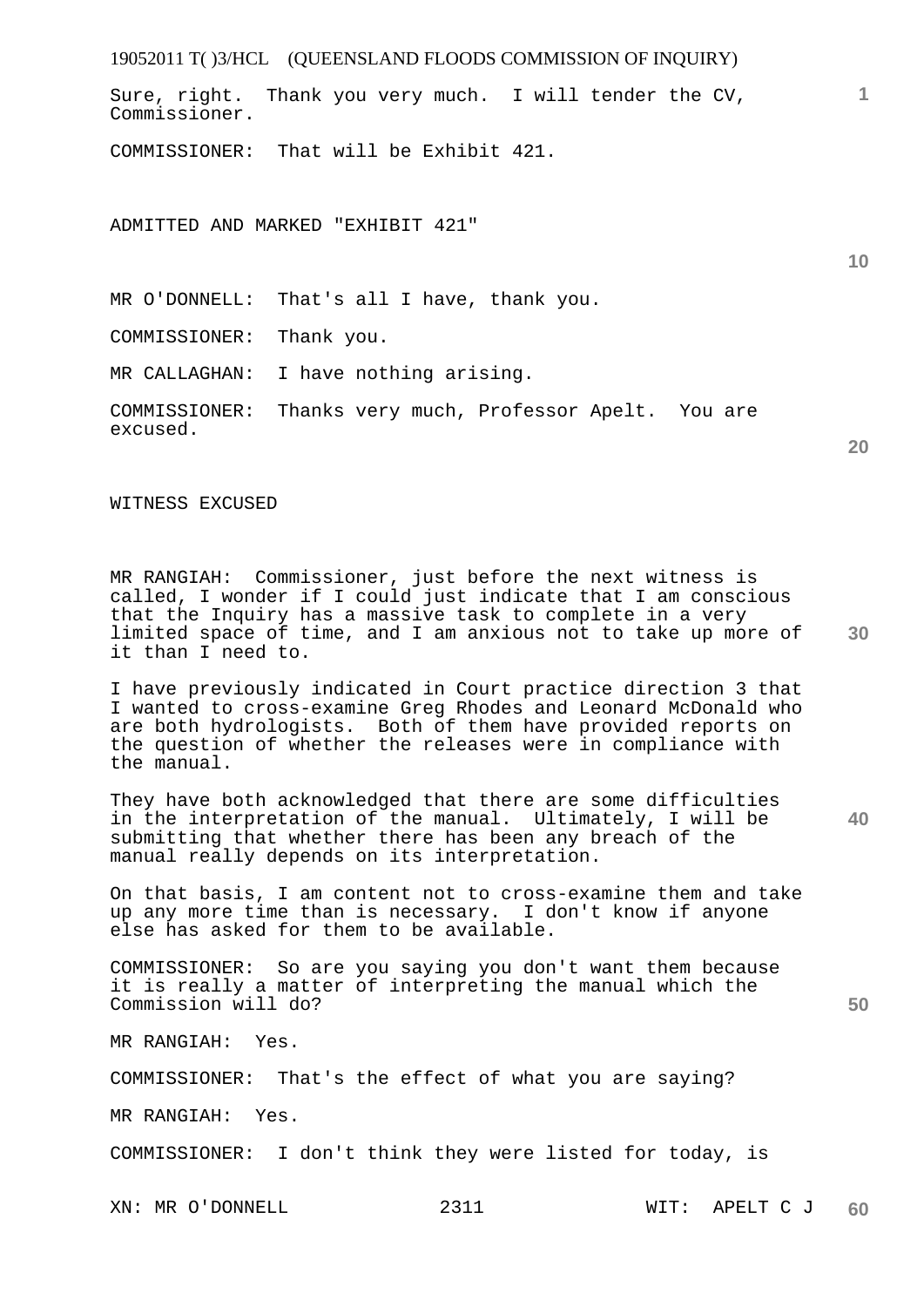19052011 T( )3/HCL (QUEENSLAND FLOODS COMMISSION OF INQUIRY) **1 10 20 30**  that right? MR CALLAGHAN: I beg your pardon? COMMISSIONER: I don't think they were expected to be called? MR CALLAGHAN: No, and for the reason identified. That's the view we took, that, yes, they had their opinions. We all have those. COMMISSIONER: I am not sure how Professor Apelt escaped that barrier but----- MR CALLAGHAN: Well, he had other - well----- COMMISSIONER: All right. MR CALLAGHAN: -----we were specifically provided with his report by Seqwater. We were happy to call him as a result. I now call Ken Schmidt. COMMISSIONER: Is Mr Schmidt the last witness for today? MR CALLAGHAN: He is. COMMISSIONER: So we will just proceed through. MR CALLAGHAN: I think so. I don't anticipate - I am certainly not going to be long with him myself. I can't speak for the others.

**40**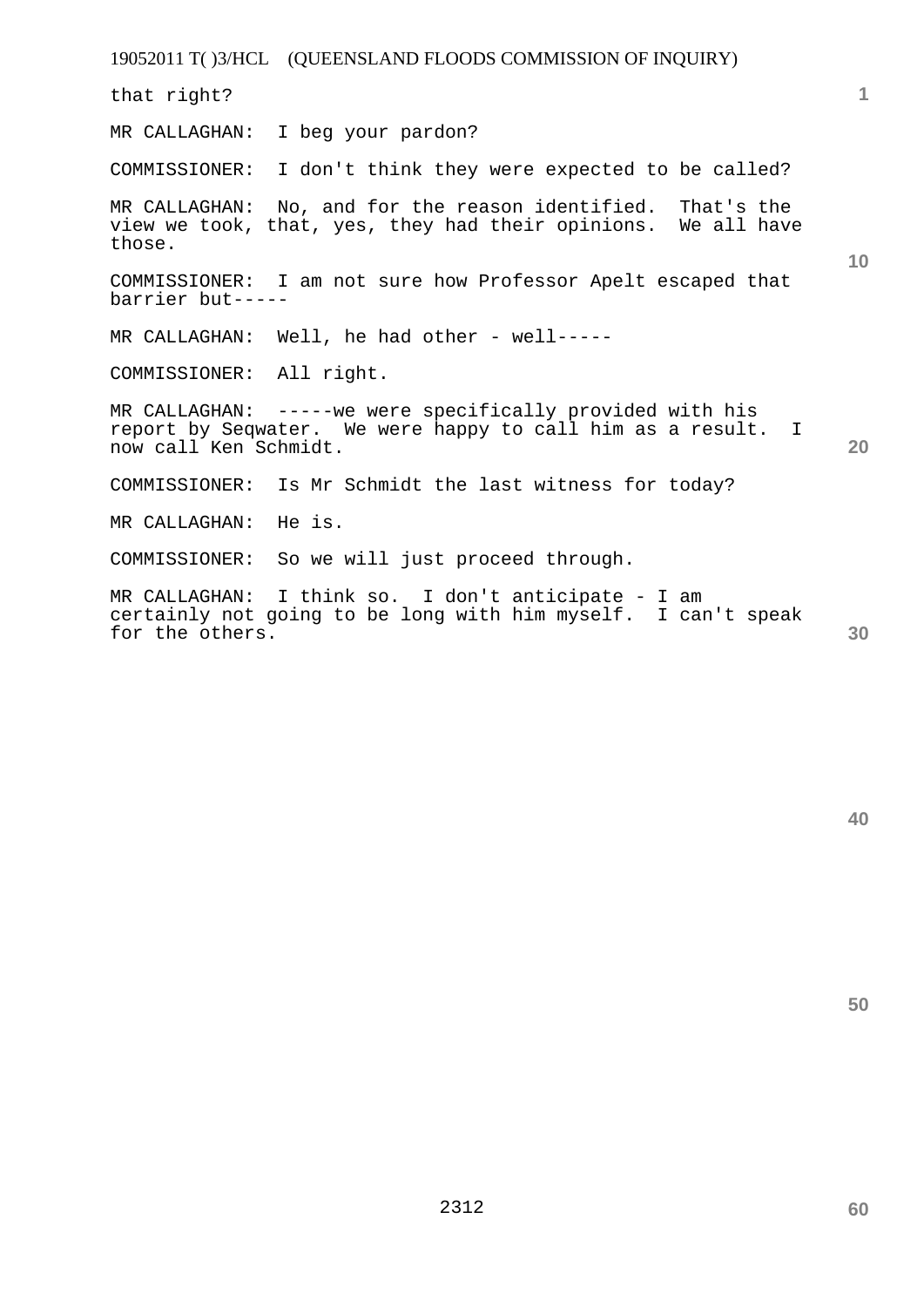## 19052011 T( )3/HCL (QUEENSLAND FLOODS COMMISSION OF INQUIRY) **1 10 20 30 40 50**  KENNETH ROY SCHMIDT, SWORN AND EXAMINED: MR CALLAGHAN: Could you tell the Commission your full name, please?-- Kenneth Roy Schmidt. And you are a member and Chairman of the Mid-Brisbane River Irrigators Incorporated, is that correct?-- That's correct. Mr Schmidt, you have prepared two statements for the purposes of the Commission. The first in the form in which most parties would have seen it was dated 9 April 2011. That's been re-executed as of today to tidy up some formal amendments, is that correct?-- Yes, that's correct. In substance it is still the same?-- Exactly the same. And contains the same attachments?-- Yes. I tender that. COMMISSIONER: That will be Exhibit 422. ADMITTED AND MARKED "EXHIBIT 422" MR CALLAGHAN: And what's been referred to as your second statement was actually one executed on 13 May 2011, is that right?-- Yes, that's correct. Yes, I tender that. COMMISSIONER: Exhibit 423. ADMITTED AND MARKED "EXHIBIT 423" MR CALLAGHAN: In the statement that bears today's date now, in any event the one to which the relevant correspondence is attached, you point out that you wrote to the Minister, Mr Robertson, on the 23rd of December 2010?-- Yes, it was in the form of an email. And that correspondence is attached to your-----?-- Yes. Amongst other things in that letter you included the suggestion that during the wet season, the level of Wivenhoe Dam be drawn down to 80 per cent; is that correct?-- That's correct. And the other point that you make - sorry, one other point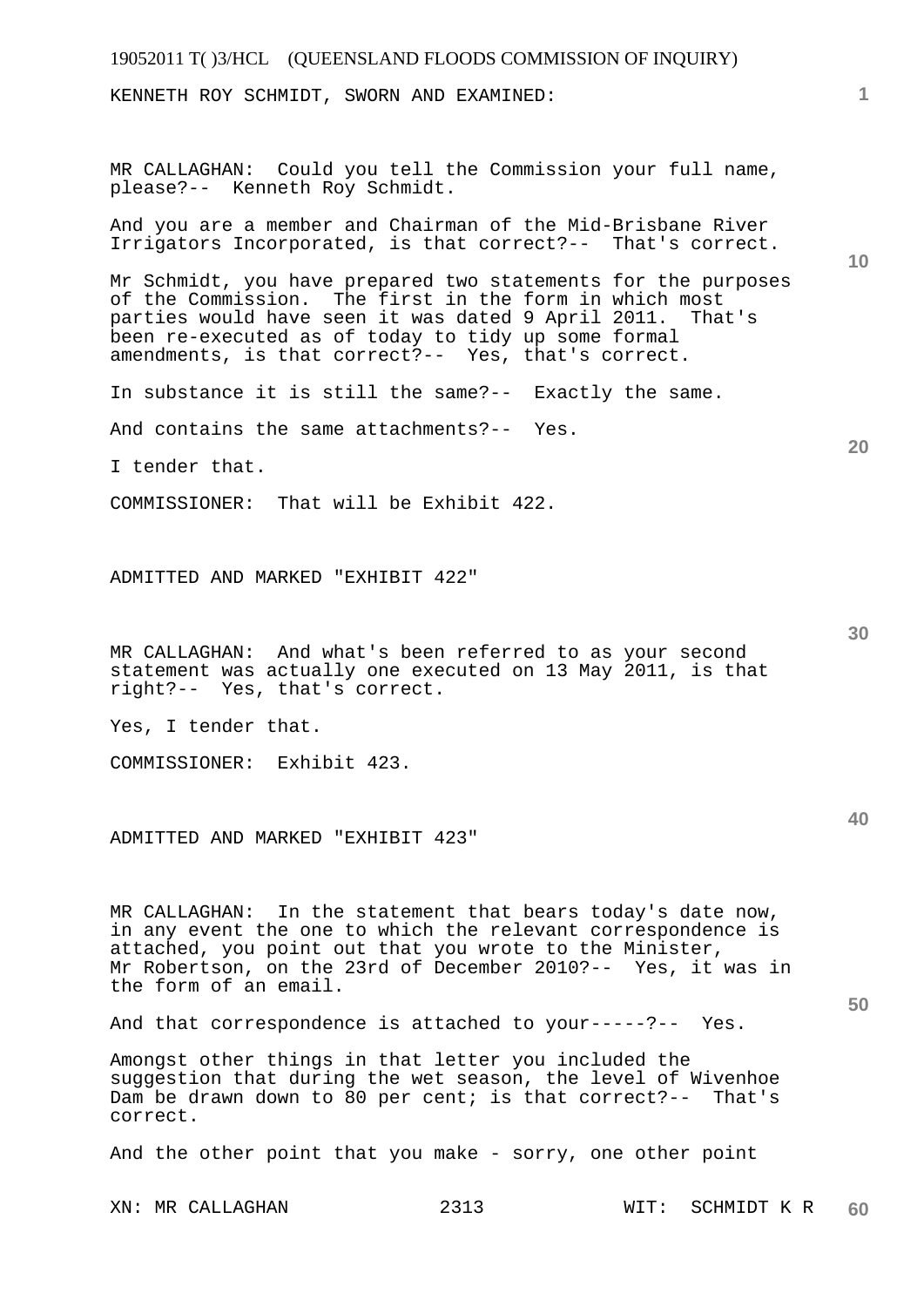## 19052011 T( )3/HCL (QUEENSLAND FLOODS COMMISSION OF INQUIRY)

that you make is that the members of your - of the Mid-Brisbane River Irrigators include people who have experienced floods in the mid-Brisbane River over a period of 60 years?-- That's correct, yes.

And you acknowledge that whilst you don't have technical expertise, there is a lot of history there which you feel should be incorporated into decisions made in this area?-- Yes, that's right.

Finally, it is the case that you are in possession of a DVD which contains some footage of the flood, is that right?-- Yes.

You are going to make a copy of that available and tender it at a later time?-- Yes, I only received it yesterday so, yes, I will.

And that's something that you would like the Commission to view?-- Yes, please.

I can indicate that once that copy is made available it will be available to any other party who wishes to view it as well?-- Thank you.

Those are my questions.

COMMISSIONER: Thank you. Mr-----

MR O'DONNELL: No questions, thank you.

COMMISSIONER: Mr Ambrose?

MR AMBROSE: No questions.

COMMISSIONER: Mr Rangiah, do you want to go last? Sorry, no, I am getting mixed up. Mr Rangiah?

MR RANGIAH: I don't have any questions.

MR PORTER: No questions, Commissioner.

COMMISSIONER: Thanks, Mr Porter. Mr Murdoch, we will leave you till last. Ms Brien?

MS BRIEN: No questions, thank you.

MR MacSPORRAN: Nothing, thank you.

MS McLEOD: No questions, thank you.

COMMISSIONER: Mr Murdoch?

**1**

**10** 

**20** 

**30** 

**40**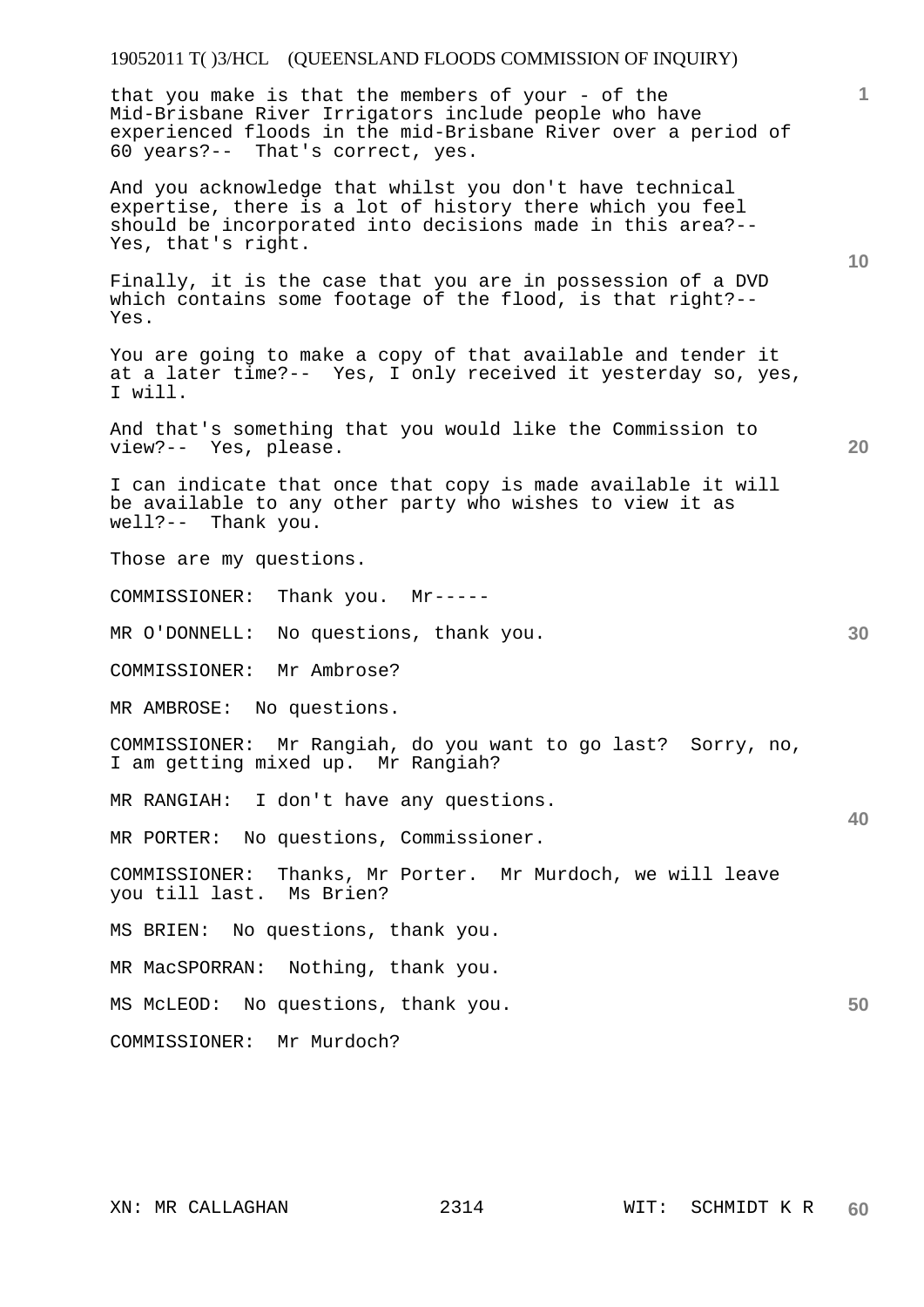MR MURDOCH: Mr Schmidt, just very briefly by way of background, you're 44 years old?-- Yes.

You and your father work a 600 acre farm on the banks of the Brisbane River, some 14 kilometres downstream of Wivenhoe Dam, is that right?-- That's correct.

And is it the case that the farm has been worked by generations of your family since about 1933?-- Yes.

And is it also the case that your family have been farming in that area of the State since the early part of last century?-- Yes.

And are you able, from historical markings on the farm, to compare the flood level for the '74 flood with the flood level peak of the January 2011 flood?-- Yes, we're very well aware of where the '74 flood came to. I was only young but I still remember it. And the January 2011 peak was approximately a metre to a metre and a half higher on our farm than what it was in 1974.

Now, given that it is a large farm, the reference point for which you have taken that comparison, whereabouts is it on the farm?-- It is - basically, our farm consists of a river flat and then a hill to one side. Well, it is up on the level of the hill where the water came in 1974. So it is on a higher level - a higher part of the farm, basically. Probably the highest part of the farm.

Now, post flood, post the January flood, what is the current state as of today of your farm?-- Not exceptional. It is still in a mess. We received a huge amount of damage. The damage this time was far greater than anything I have ever witnessed and anything that my father has ever witnessed. We're unable to still work our bottom flat, our river flats, which is probably a third of our farm. It is - we have no power on the river bank as yet, so we can't irrigate with our equipment. Our equipment is not in the river anymore because it is - we had to take it out. We do that each time it floods, we have to lift our pumps, but this time we had to take them right out and dewire them, but there is no power there anyway because the power lines are all knocked over, the power poles are all knocked over. Yeah, it is - our farm is probably at a third of its production and probably will be for another six to eight months before we can get it back to full production, maybe even longer, depending on how long it takes Energex to get the power back on.

All right.

COMMISSIONER: What do you farm exactly?-- We run cattle and we grow small crops, vegetables, sweet corn, beans, that type of thing.

Thank you.

XN: MR MURDOCH 2315 WIT: SCHMIDT K R

**30** 

**20** 

**40** 

**10** 

**1**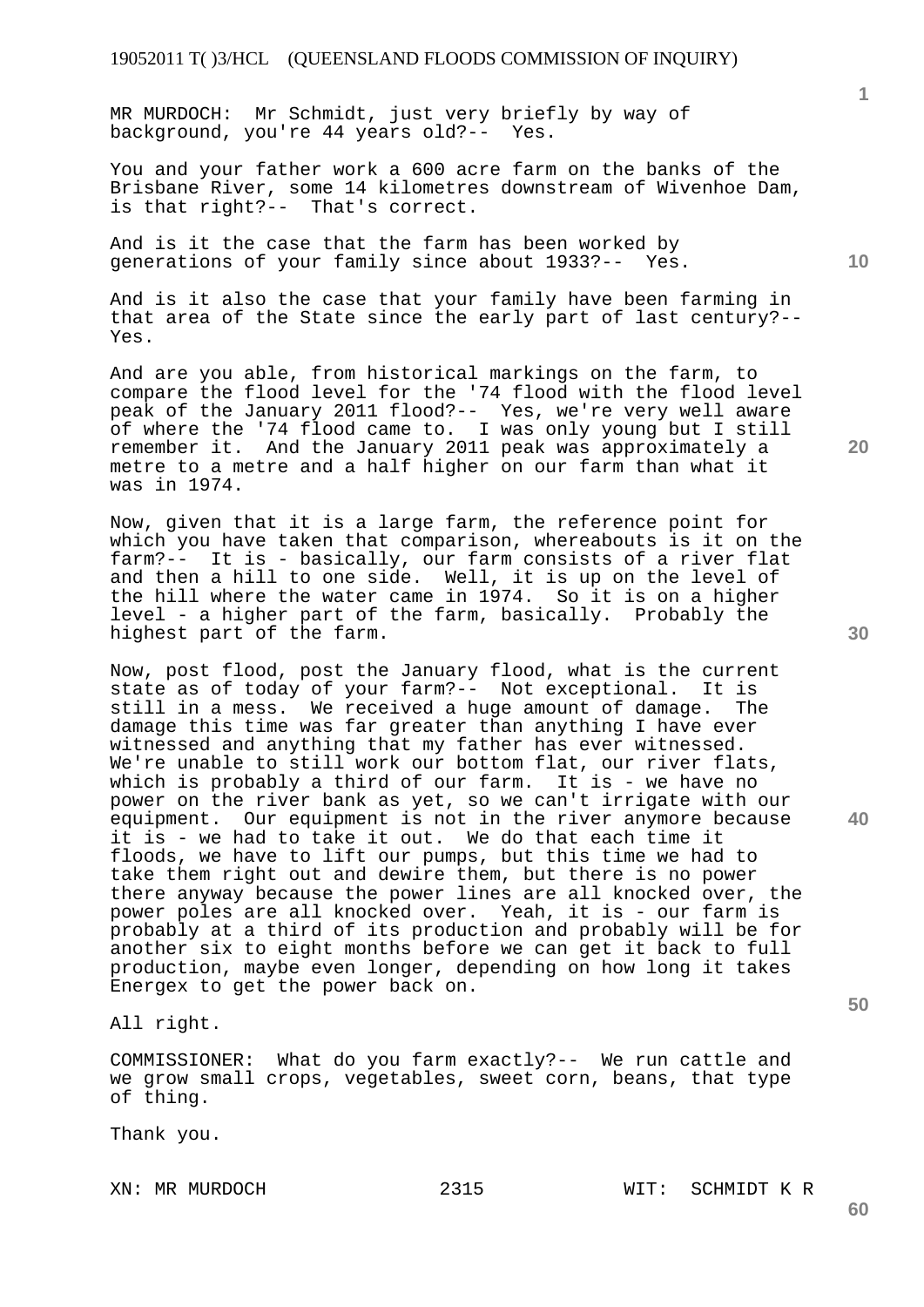## 19052011 T( )3/HCL (QUEENSLAND FLOODS COMMISSION OF INQUIRY)

MR MURDOCH: You have traversed in your second statement your observations in relation to three residential developments in Fernvale. That's Brookside, Poole Road and Schmidt Road. Are you able to give an observation as to the state presently of the flood damaged properties in those three developments?-- Yes, that's basically the urban part of Fernvale that was inundated during the flood event and it really hasn't recovered a great deal. There is still a lot of vacant houses. Most of them have been stripped of all their Gyprock and have just got their windows open and no-one residing in them. They are slowly - they are slowly getting back. I think insurance is a major drama there. People are slowly getting back into their houses, but, yeah, it is like a ghost town at night now. There is really, really nothing there in those areas. They were devastated. They had up to a metre and a half, probably two metres in places of water through them. So, yeah, it is going to take a long time for them to get back to normal.

All right. And, lastly, the current state of the river in the area adjacent to your farm, what's your observation as to<br>that?-- Well, the damage, I think, is irreparable. I had to that?-- Well, the damage, I think, is irreparable. have a little bit of a chuckle when I heard that DERM had given 200,000 towards repairs. I mean, it is more like probably, you know, in the vicinity of tens of millions of dollars worth of damage that needs to be repaired. There is areas that will never be the same. We have - we have areas of river - well, where one of my pumps is, the suction pipe used to go into the river probably five metres, now it is ten metres from the river. So the river's course has changed in places. You witness that in my - in our report and in my witness statement there is photos there that show where people's properties have just been basically washed away, and there is trees there that I have been told were there, have been there for hundreds and hundreds of years that are now just flattened, large gum trees that I can't get my arms around are gone. The force of the water was just incredible. I have never seen anything like that in my life. In fact, the speed of the water was amazing. The water itself - the river itself had like a convex shape to it. The centre of the stream was probably a metre, metre and a half higher than the outside of the stream because it was travelling that fast, and in a lot of areas, the flood height was a metre, two metres, two and a half metres higher in the river bed and just adjacent to the river bed than what it was in '74. Yet, out on the wider plain, that they call the attenuation basin, so I have heard now, the water was nowhere near as high as '74 because the water just went through so quickly. It just - it didn't have time to spread out. I mean, it did spread out in places but in other places it didn't. And when you hear locals who went through both flood events, the only way they can explain it is the fact that the water was just moving so fast because it was coming from such a huge height compared to '74. I mean, '74 was a natural event. It came through in you know, it was slow up and slow down, whereas this one was basically - it came through in one big hit in two hours, or three hours, and then it was gone. And if anybody knows

XN: MR MURDOCH 2316 WIT: SCHMIDT K R

**30** 

**20** 

**40** 

**50** 

**10** 

**1**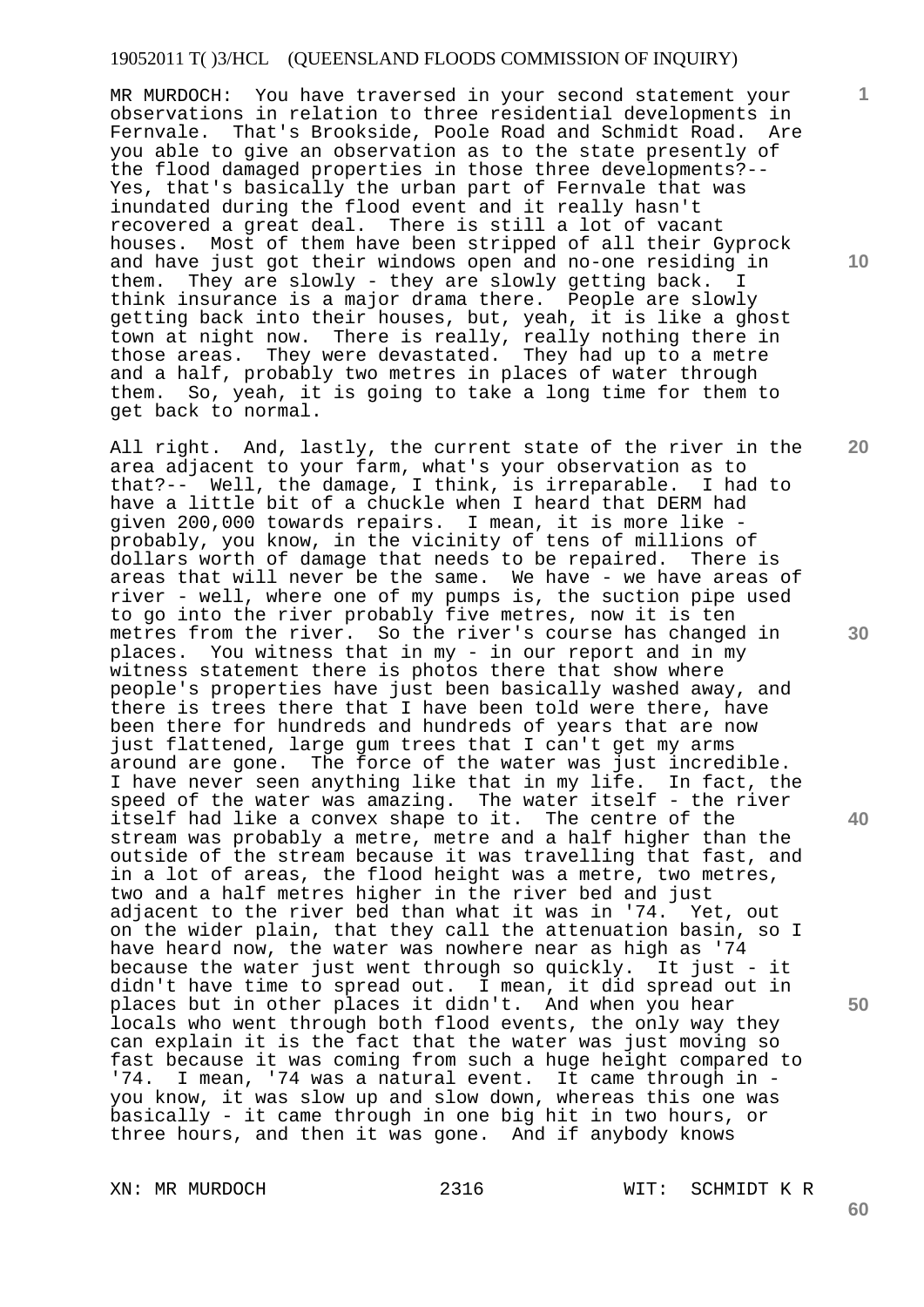## 19052011 T( )3/HCL (QUEENSLAND FLOODS COMMISSION OF INQUIRY)

anything about hydraulic drawdown, that's basically the big cause of it and I think a lot of the cause of the damage on the river was the fact that it was - that peak release was so fast and cut off so quickly that the river banks were saturated and the hydraulic drawdown just drew the side of the river bank straight into the river and, of course, it has ended up in the bay.

Nothing further.

COMMISSIONER: Mr Callaghan?

MR CALLAGHAN: No, nothing arising. May Mr Schmidt be excused?

COMMISSIONER: Yes, thanks, Mr Schmidt, you are excused.

WITNESS EXCUSED

**30** 

**20** 

**40**